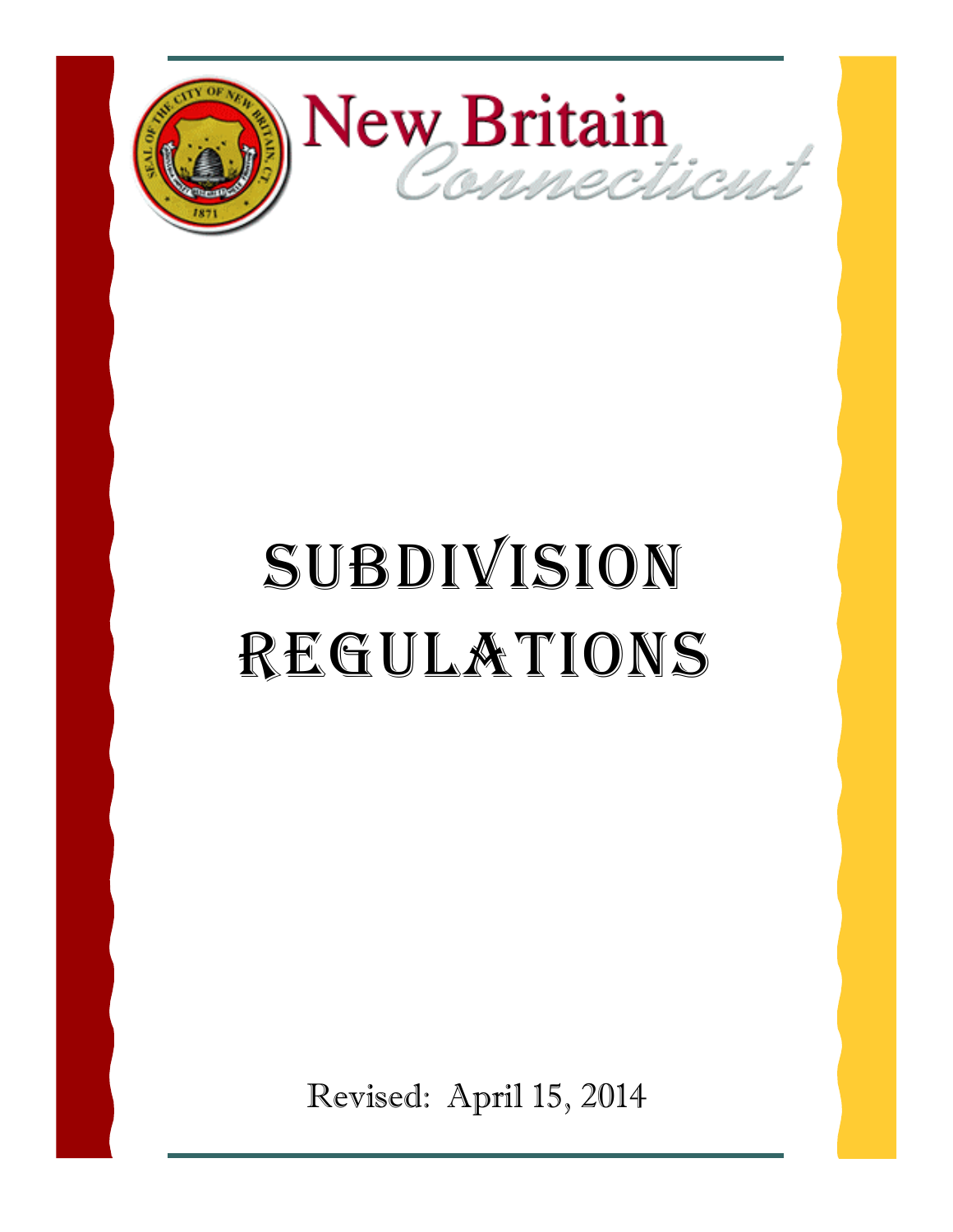# SUBDIVISION REGULATIONS OF THE CITY OF NEW BRITAIN, CONNECTICUT

Erin E. Stewart, Mayor

# **CITY PLAN COMMISSION**

Louis G. Amodio, Chair Dorothy DiLernia, Vice-Chair G. Geoffrey Bray Craig DiAngelo Eileen Gorczyca Michael G. Gorzoch Celeste Roche

> Adopted September 4, 1968 Revised April 15, 2014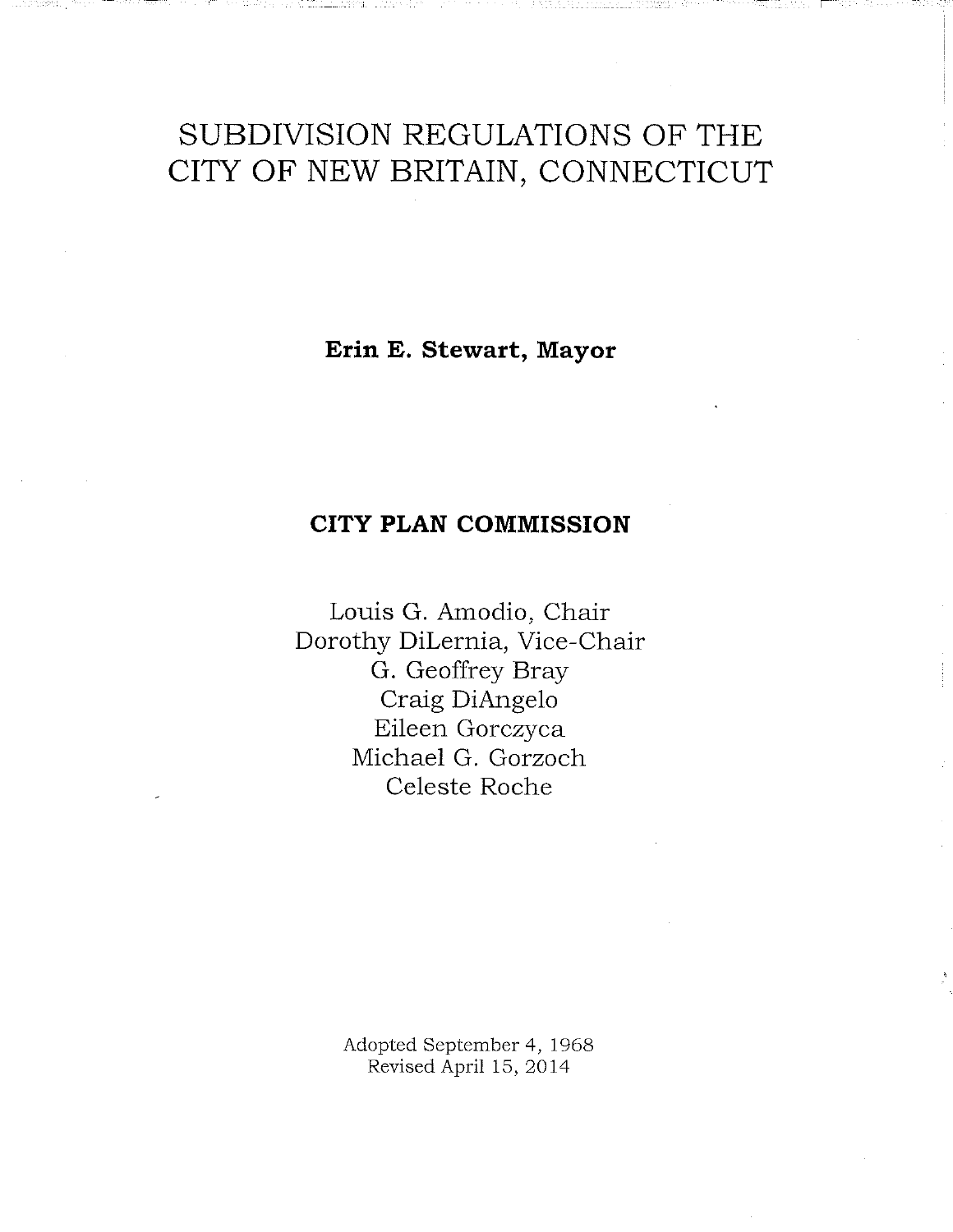| <b>SECTION 11.</b> |  |
|--------------------|--|
| <b>SECTION 12.</b> |  |
| <b>SECTION 13.</b> |  |
| <b>SECTION 14.</b> |  |
| <b>SECTION 15.</b> |  |
| <b>SECTION 16.</b> |  |
| SECTION 17.        |  |
| <b>ARTICLE III</b> |  |
|                    |  |
|                    |  |
|                    |  |
|                    |  |
|                    |  |
|                    |  |
|                    |  |
|                    |  |
|                    |  |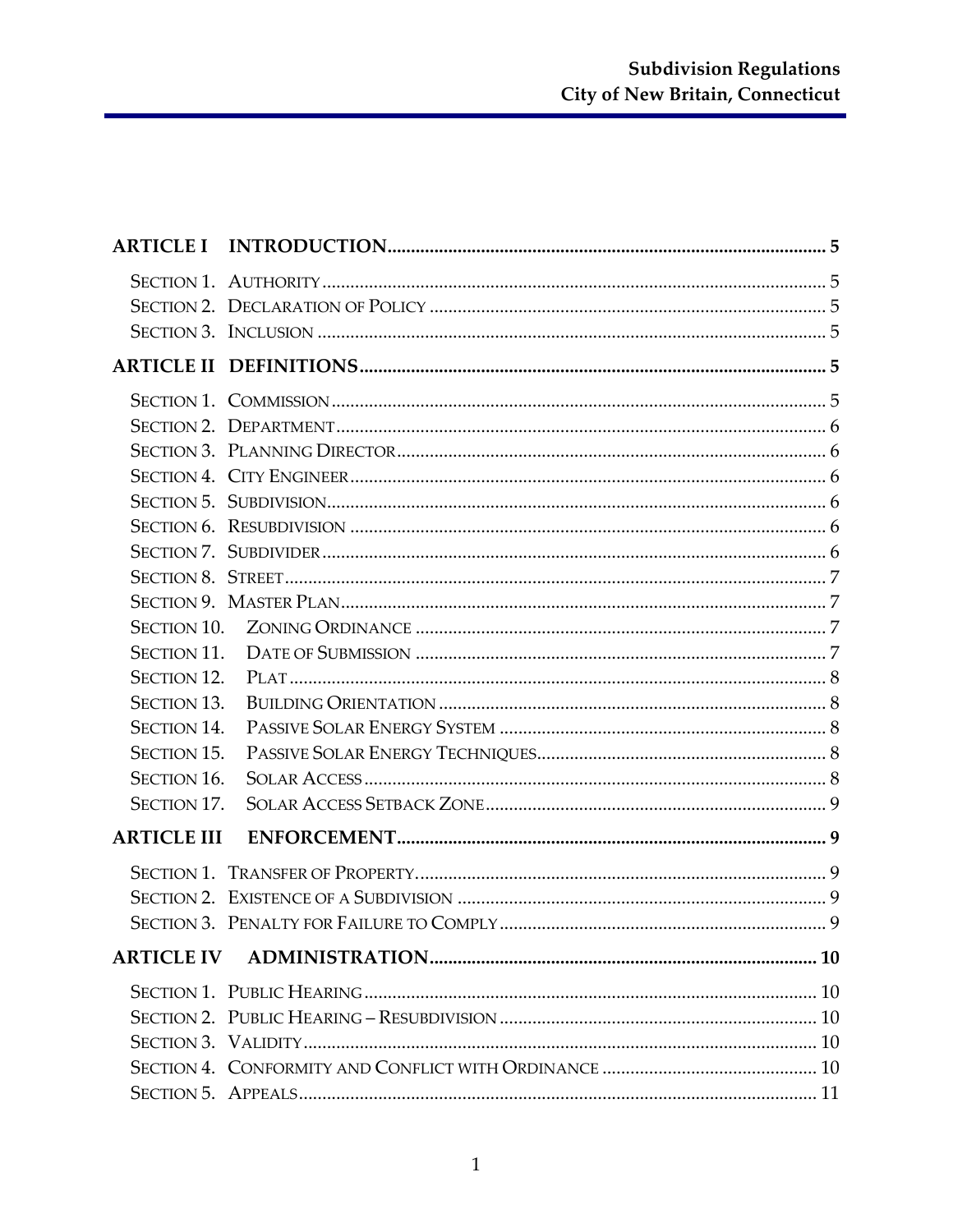| $A_{\cdot}$       |                                                                |
|-------------------|----------------------------------------------------------------|
| В.                |                                                                |
|                   | ARTICLE VII GENERAL MATTERS TO BE CONSIDERED BY THE SUBDIVIDER |
|                   |                                                                |
|                   |                                                                |
|                   |                                                                |
|                   |                                                                |
|                   |                                                                |
|                   |                                                                |
|                   |                                                                |
|                   |                                                                |
|                   |                                                                |
|                   |                                                                |
|                   |                                                                |
| В.                |                                                                |
| $\mathcal{C}.$    |                                                                |
|                   |                                                                |
|                   |                                                                |
| <b>ARTICLE IX</b> |                                                                |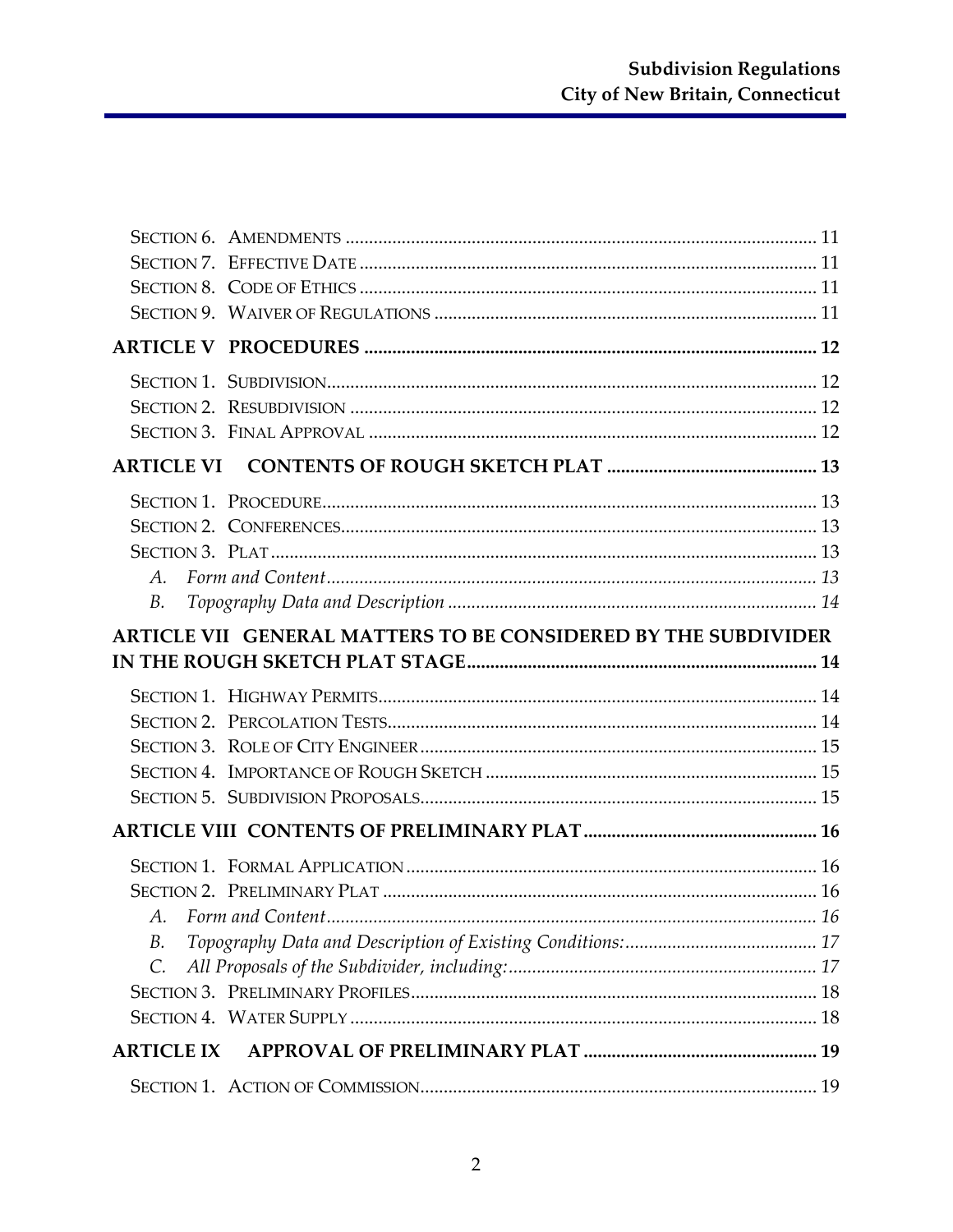| <b>ARTICLE X</b>                                               |                                                             |  |  |  |
|----------------------------------------------------------------|-------------------------------------------------------------|--|--|--|
| SECTION 1                                                      |                                                             |  |  |  |
|                                                                |                                                             |  |  |  |
|                                                                |                                                             |  |  |  |
| A.                                                             |                                                             |  |  |  |
| B.                                                             |                                                             |  |  |  |
|                                                                |                                                             |  |  |  |
|                                                                |                                                             |  |  |  |
|                                                                | ARTICLE XI GENERAL MATTERS TO BE CONSIDERED IN CONNECTION   |  |  |  |
|                                                                | WITH SUBMISSION AND APPROVAL OF PLATS IN THE FINAL STAGE 22 |  |  |  |
|                                                                |                                                             |  |  |  |
|                                                                |                                                             |  |  |  |
|                                                                |                                                             |  |  |  |
|                                                                |                                                             |  |  |  |
|                                                                |                                                             |  |  |  |
|                                                                |                                                             |  |  |  |
|                                                                |                                                             |  |  |  |
|                                                                |                                                             |  |  |  |
|                                                                |                                                             |  |  |  |
| ARTICLE XIII MATTERS TO BE CONSIDERED UPON THE APPROVAL OF THE |                                                             |  |  |  |
|                                                                |                                                             |  |  |  |
|                                                                |                                                             |  |  |  |
|                                                                |                                                             |  |  |  |
|                                                                |                                                             |  |  |  |
|                                                                |                                                             |  |  |  |
|                                                                |                                                             |  |  |  |
|                                                                |                                                             |  |  |  |
|                                                                |                                                             |  |  |  |
|                                                                |                                                             |  |  |  |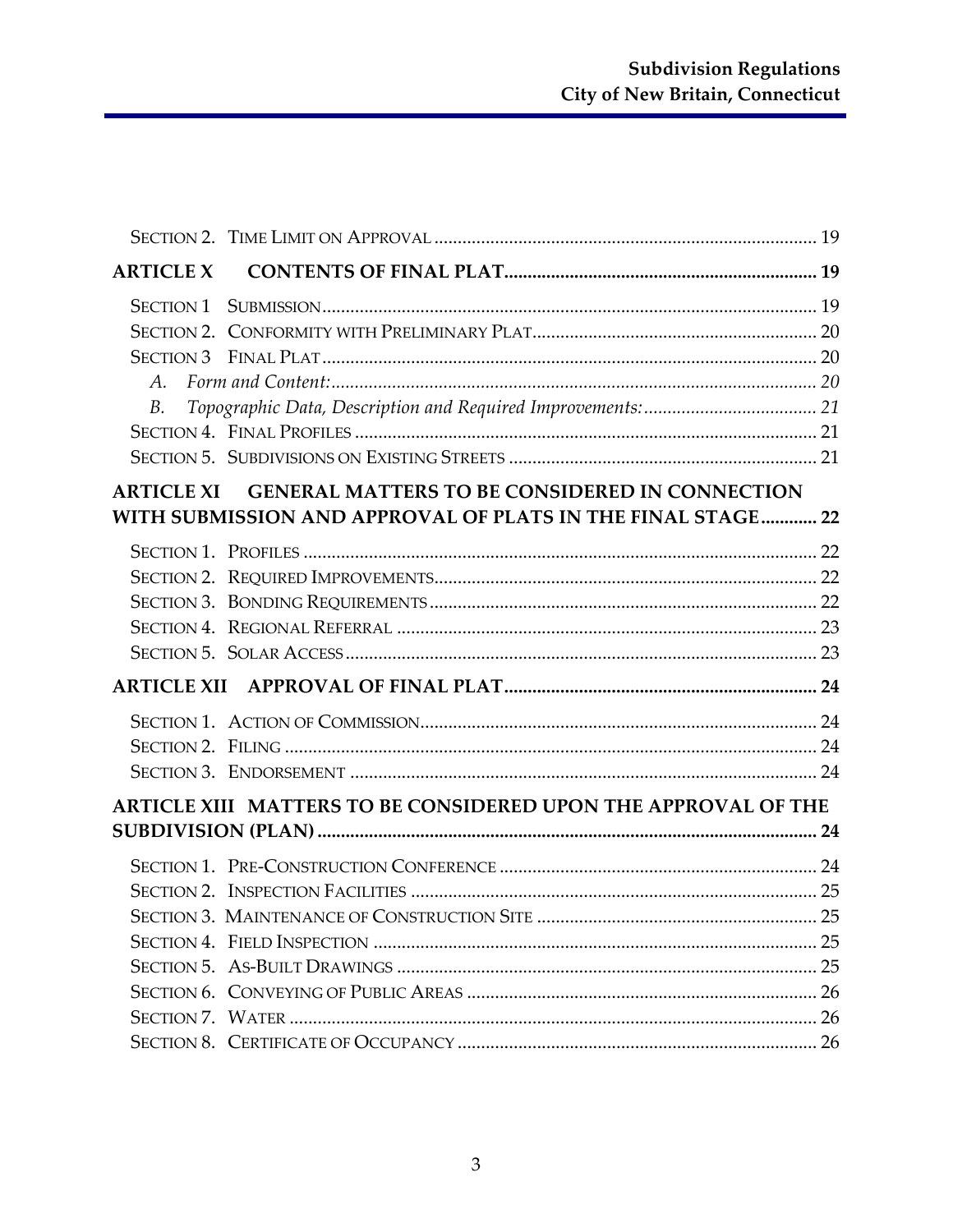| ARTICLE XIV STANDARDS AND DESIGN REQUIREMENTS  26                     |  |
|-----------------------------------------------------------------------|--|
|                                                                       |  |
|                                                                       |  |
|                                                                       |  |
|                                                                       |  |
|                                                                       |  |
| ARTICLE XV IMPROVEMENTS TO BE PROVIDED BY SUBDIVIDER 31               |  |
|                                                                       |  |
|                                                                       |  |
|                                                                       |  |
|                                                                       |  |
|                                                                       |  |
|                                                                       |  |
|                                                                       |  |
|                                                                       |  |
|                                                                       |  |
|                                                                       |  |
|                                                                       |  |
| SOIL EROSION AND SEDIMENT CONTROL REGULATIONS FOR LAND DEVELOPMENT 36 |  |
|                                                                       |  |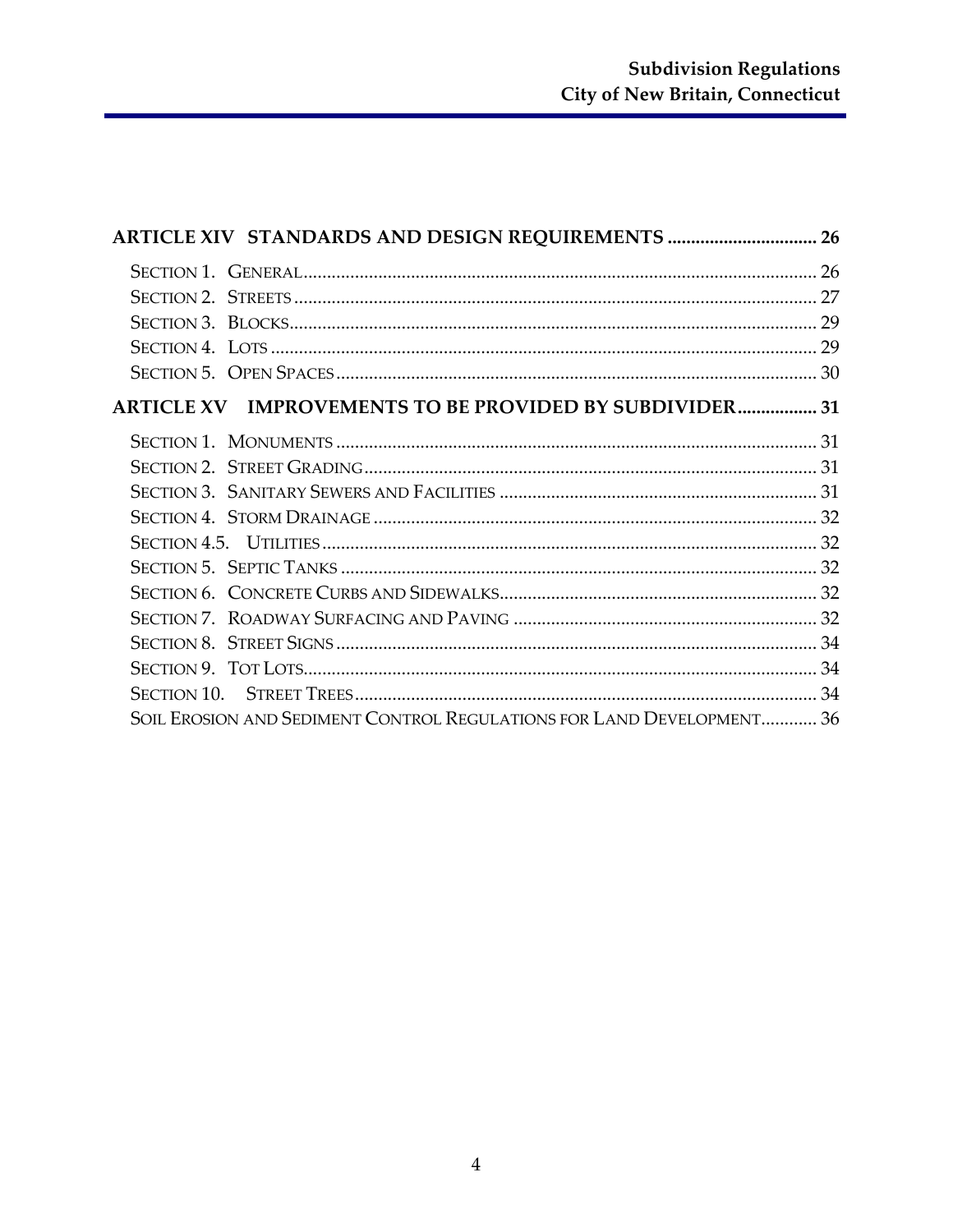#### <span id="page-6-0"></span>**Article I INTRODUCTION**

#### <span id="page-6-1"></span>**Section 1. Authority**

By authority of Senate Bill No. 1366, entitled "An Act Establishing a City Plan Commission in the City of New Britain, adopted August 11, 1955, and Article 5 of the Charter of the City of New Britain, Connecticut, the City Plan Commission has the power and authority to approve plats for subdivisions, including those which show new streets or highways within the City of New Britain."

#### <span id="page-6-2"></span>**Section 2. Declaration of Policy**

It is declared to be the policy of the Commission to consider land subdivision in terms of the orderly, efficient, and economical development of the city, as well as to preserve and promote the general health, welfare, morals, and safety of the people of New Britain, and in accordance with the Master Plan.

#### <span id="page-6-3"></span>**Section 3. Inclusion**

The regulations herein set forth apply to residential subdivisions, and all plans termed subdivisions.

#### <span id="page-6-4"></span>**Article II DEFINITIONS**

#### <span id="page-6-5"></span>**Section 1. Commission**

"Commission" shall mean the City Plan Commission of the City of New Britain, Connecticut.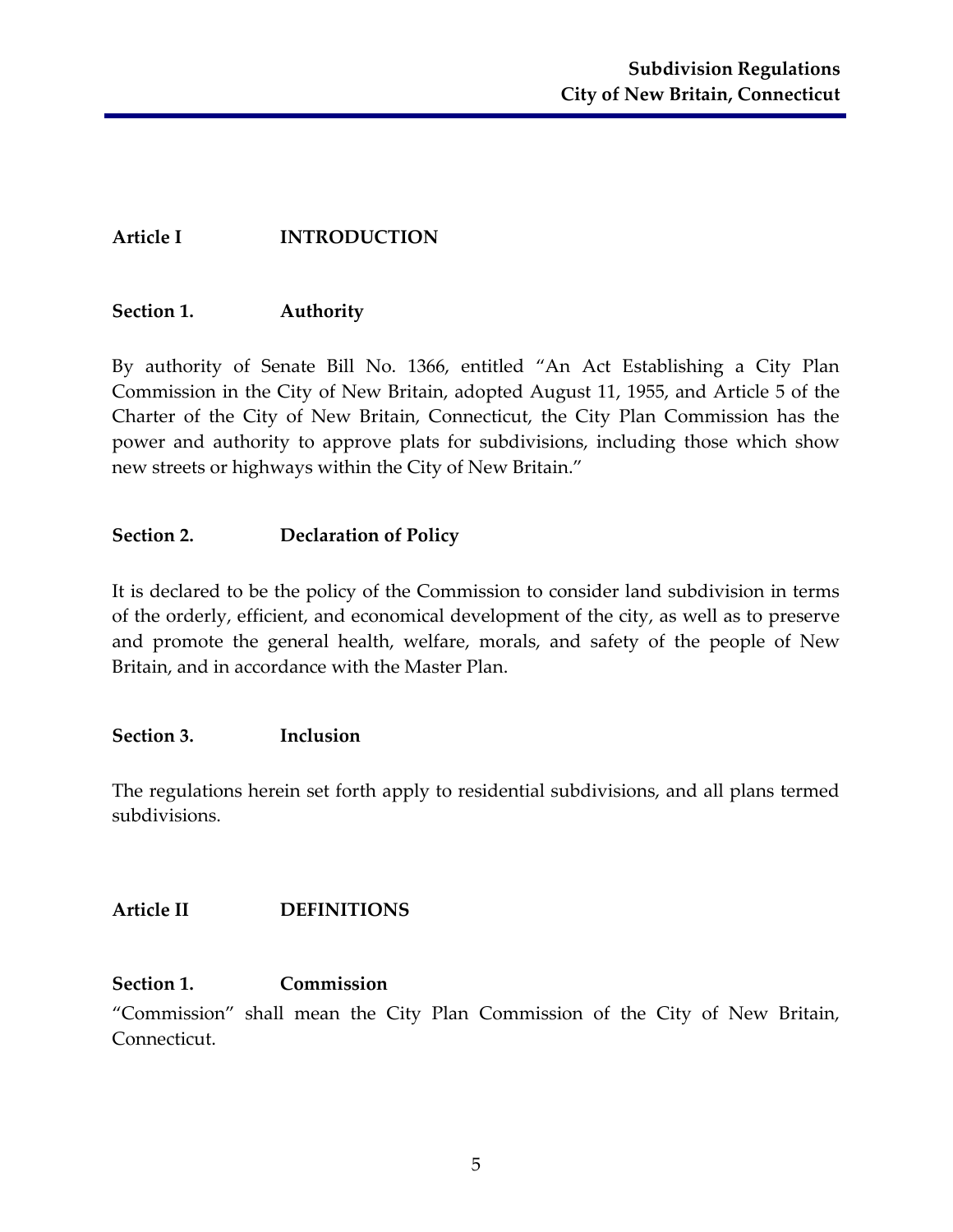# <span id="page-7-0"></span>**Section 2. Department**

"Department" shall refer to the Department of Planning, City of New Britain.

#### <span id="page-7-1"></span>**Section 3. Planning Director**

"Planning Director" shall refer to the Director of Planning of the City of New Britain, Connecticut or his representative.

#### <span id="page-7-2"></span>**Section 4. City Engineer**

"City Engineer" shall refer to the City Engineer within the Bureau of Engineering of the City of New Britain or his representative.

#### <span id="page-7-3"></span>**Section 5. Subdivision**

"Subdivision" means the division of any tract or parcel of land into three or more parts or lots for the purpose, whether immediate or future, of transfer of ownership or building development, whether or not a new street must be constructed and shall include also resubdivision, and when appropriate to the context, shall relate to the process of subdividing or to the land area to be subdivided. The term shall expressly exclude development for municipal, conservation or agricultural purposes.

#### <span id="page-7-4"></span>**Section 6. Resubdivision**

"Resubdivision" means a change in a map of an approved or recorded subdivision or resubdivision if such change: affects any street layout shown on such map; affects any area reserved thereon for public use; diminishes the size of any lot shown thereon, if any of the lots shown have been conveyed after the approval of recording of such map.

#### <span id="page-7-5"></span>**Section 7. Subdivider**

"Subdivider" shall mean the owner of record or agent at the time of filing of an application for approval of a subdivision plat, and shall include any subsequent owner of record making any subdivision of such land or of any part thereof in accordance with such plat.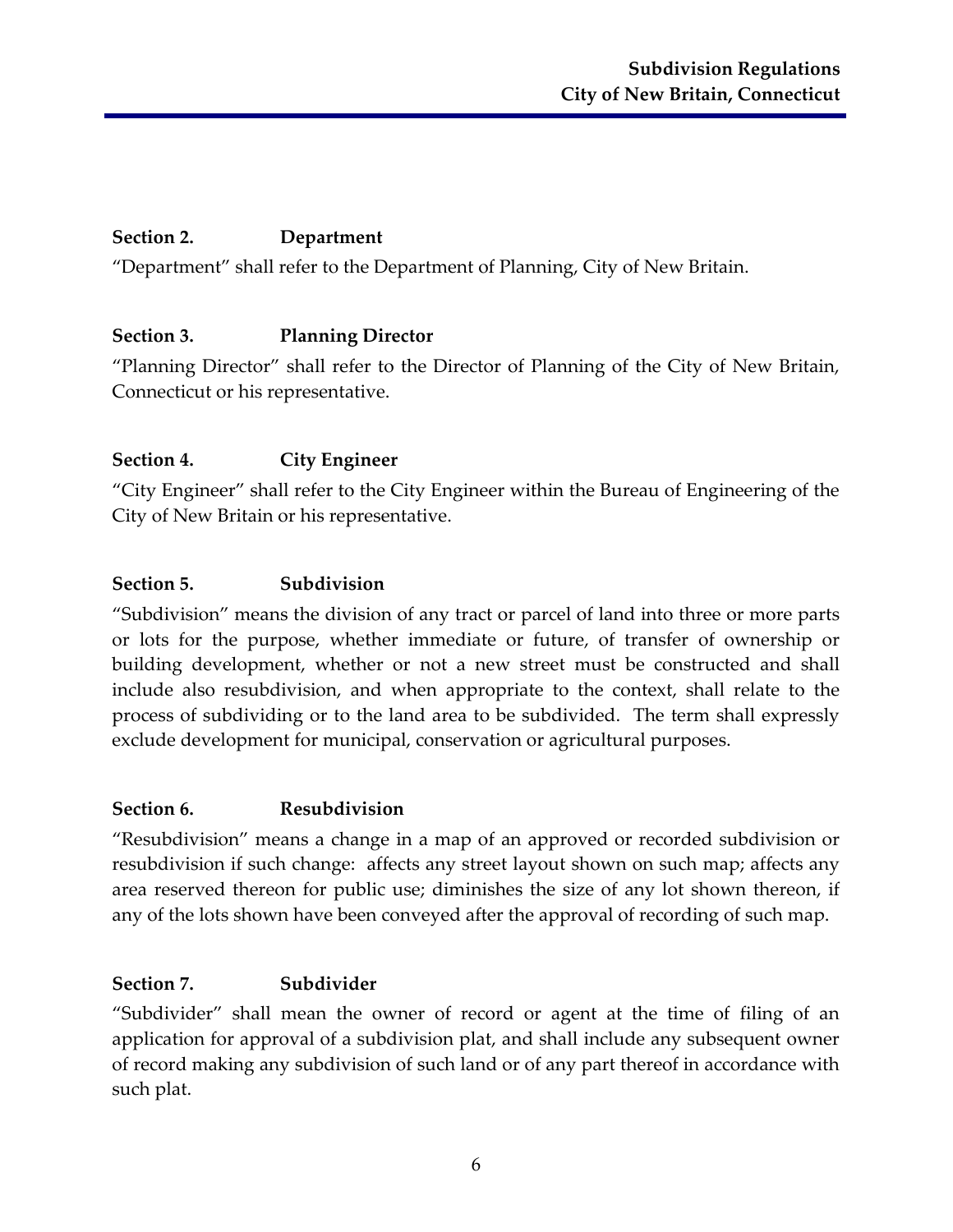# <span id="page-8-0"></span>**Section 8. Street**

"Street" in general, shall refer to any vehicular travel way, exclusive of driveways which serve not more than two contiguous lots. An "approved" street is any street where the location has been approved by official action of the Commission. An "accepted" street is any street which has become public by virtue of official acceptance by the Common Council. "Minor or Local street" shall mean a local residential street, carrying traffic only to and from land uses within the bounds of a subdivision or development, with access to all abutting property. A "cul-de-sac" is included in this definition of a minor street. "Secondary Street" shall mean a feeder street serving as a traffic collector and distributor between a major traffic artery at the edge of a subdivision or development and the internal system of local streets. "Major Street" shall mean a main artery in close proximity to the subdivision, which carries traffic between and beyond a parkway, expressway, freeway or any major artery.

# <span id="page-8-1"></span>**Section 9. Master Plan**

"Master Plan" means a comprehensive plan for development of the city prepared and adopted by the Commission pursuant to Section 3102 of the Charter of the City of New Britain, Connecticut, and includes any part of such plan separately adopted and any amendment of such plan, or parts thereof.

#### <span id="page-8-2"></span>**Section 10. Zoning Ordinance**

"Zoning Ordinance" shall refer to the official adopted Zoning Ordinance of the City of New Britain, together with any and all amendments thereto in effect when the subdivision application is received by the Commission.

#### <span id="page-8-3"></span>**Section 11. Date of Submission**

"Date of Submission shall be the date the Department receives the subdivision application and the necessary fee.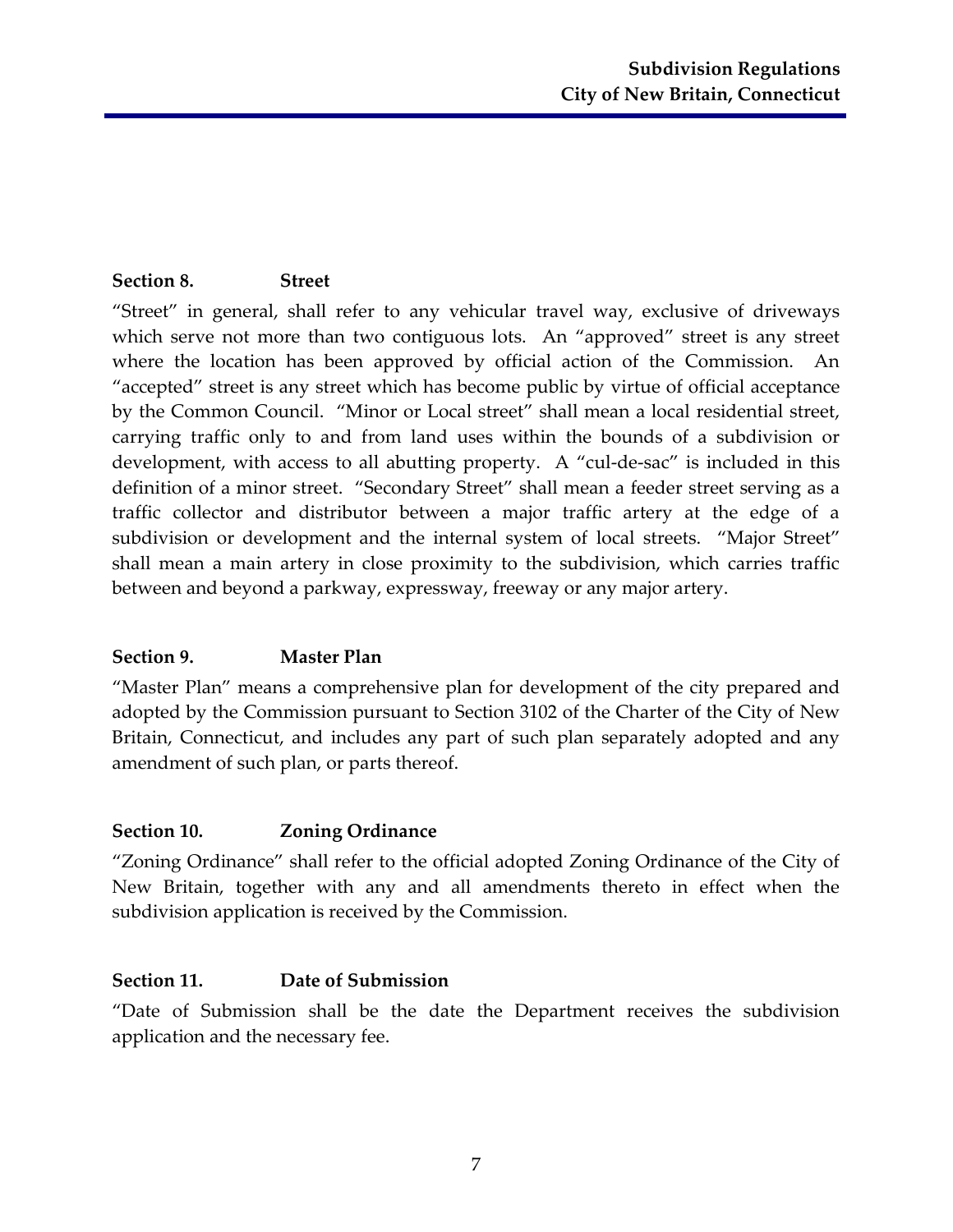# <span id="page-9-0"></span>**Section 12. Plat**

"Plat" shall mean either a map, plan, or layout showing the subdivision of land into lots.

# <span id="page-9-1"></span>**Section 13. Building Orientation**

The relationship of a building's longest axis to the true south compass point. Optimal building orientation for detached housing usually occurs when the building's longest axis is east to west (90 degrees from true south) with acceptable variation of 30 degrees to the north or south of due east. [Amendment Approved 12-1-86]

# <span id="page-9-2"></span>**Section 14. Passive Solar Energy System**

Heating and cooling systems that collect and convert solar radiation to useable thermal energy by natural forces of convection, radiation, and conduction. Heat storage devices may be used to regulate the heat flow. Passive solar energy systems are usually essential architectural components of a building. [Amendment Approved 12-1-86]

# <span id="page-9-3"></span>**Section 15. Passive Solar Energy Techniques**

The utilization of, but not limited to, (1) house orientation, (2) street and lot layout, (3) vegetation, (4) natural and man-made topographical features, and (5) the protection of solar access within the subdivision as tools for maximizing solar heat gain, minimizing heat loss, and providing thermal storage within a building during the heating season and minimizing heat gain and providing for natural ventilation during the cooling season. [Amendment Approved 12-1-86]

# <span id="page-9-4"></span>**Section 16. Solar Access**

The access to unobstructed direct sunlight required by a solar collector for its efficient operation. Solar access is usually considered adequately available if the south wall of a proposed principle building has unobstructed access to sunlight for 75% of the time between 8:34 a.m. and 3:17 pm. local time on December 21<sup>st</sup>. [Amendment Approved 12-1-86]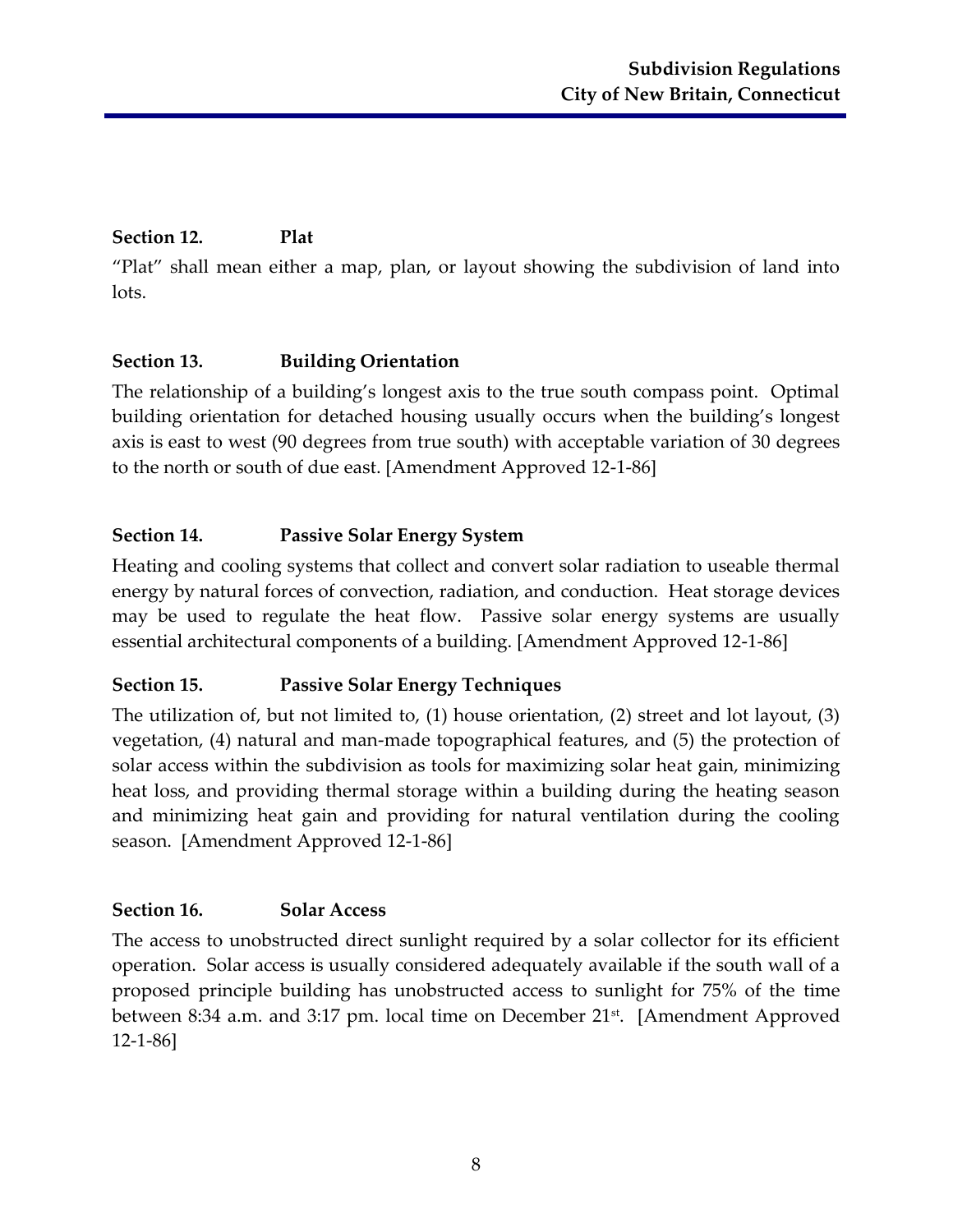# <span id="page-10-0"></span>**Section 17. Solar Access Setback Zone**

The area that must be adequately unobstructed from structures, vegetation or topographical features so that the south wall of a building can be used as a passive solar energy system. [Amendment Approved 12-1-86]

#### <span id="page-10-1"></span>**Article III ENFORCEMENT**

#### <span id="page-10-2"></span>**Section 1. Transfer of Property.**

No owner or agent of the owner of any land located within the jurisdiction of the Commission shall transfer or sell or agree to sell or negotiate to sell any land from or in a subdivision before the plat of such subdivision shall have been finally approved by the Commission and filed in the office of the City Clerk.

#### <span id="page-10-3"></span>**Section 2. Existence of a Subdivision**

When any subdivider shall, subsequent to the passage of this ordinance, build or begin to develop upon the same tract or parcel of land three or more buildings, so that it is evident to the Commission that he is, in effect, creating a subdivision for which no application for approval by the Commission has been made, the Commission shall treat a development as a subdivision subject to these regulations, unless it can be demonstrated to the reasonable satisfaction of the Commission that such action does not constitute a subdivision. Unless such subdivision shall then be made to comply with these regulations, the subdivider shall be liable to the penalties provided by Section 3 hereof, and in addition, no further building permits shall be granted on said tract until the developer has complied herewith.

#### <span id="page-10-4"></span>**Section 3. Penalty for Failure to Comply**

Any person, firm or corporation making any subdivision of land without full compliance with these regulations or without the approval of the Commission shall be fined not more than Five Hundred (\$500) Dollars for each lot offered for sale or so subdivided.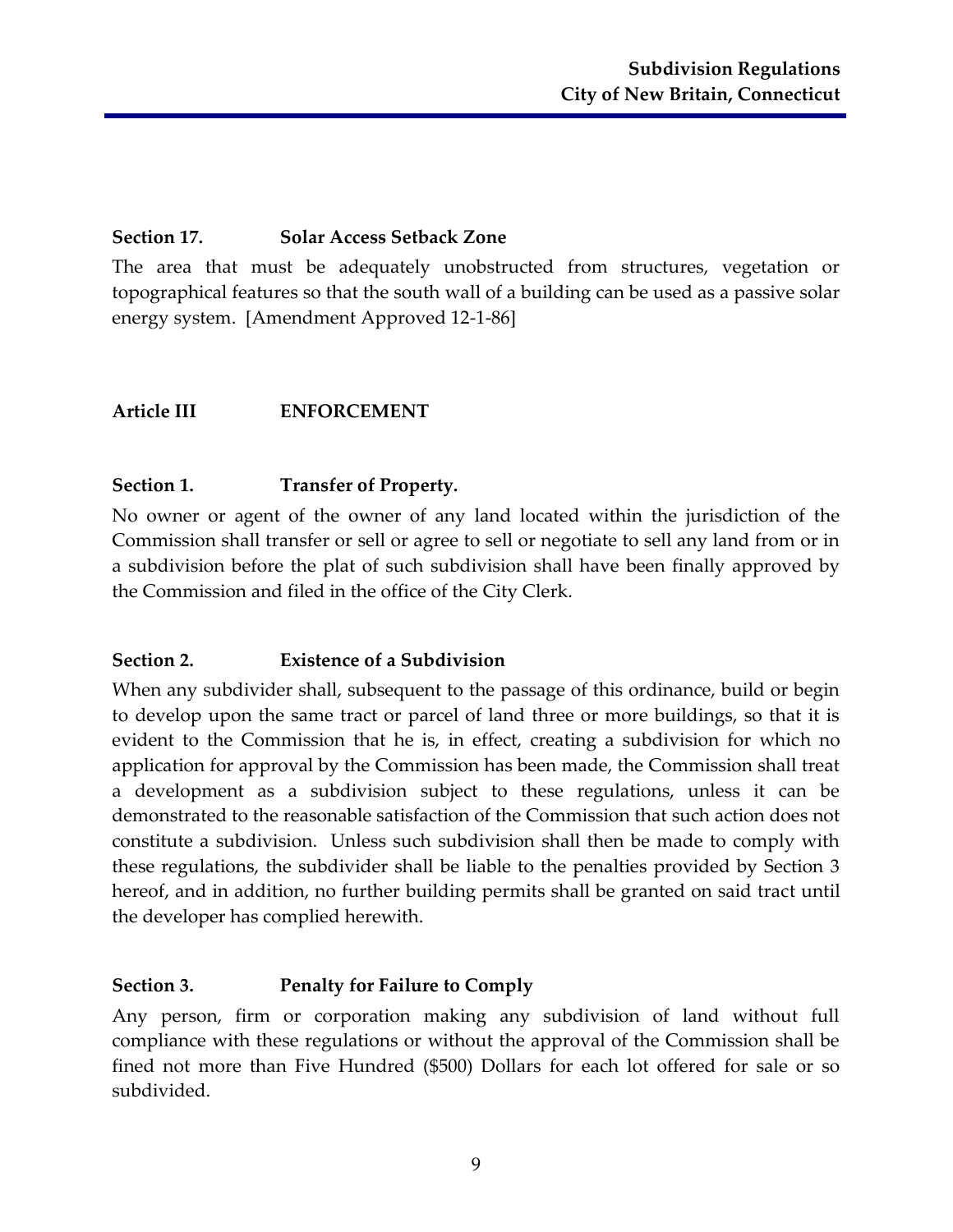# <span id="page-11-0"></span>**Article IV ADMINISTRATION**

#### <span id="page-11-1"></span>**Section 1. Public Hearing**

The Commission may hold a public hearing regarding any subdivision proposal, if in its judgment, the specific circumstances require such action.

#### <span id="page-11-2"></span>**Section 2. Public Hearing – Resubdivision**

No plan of resubdivision shall be acted upon by the Commission without a Public Hearing. Notice of the Public Hearing shall be given not less than seven (7) days before the date of the hearing by publication once in a newspaper of general circulation in the municipality and by sending a copy thereof by registered or certified mail to the applicant.

# <span id="page-11-3"></span>**Section 3. Validity**

If any section, subsection, sentence, clause, phrase or portion of these regulations is for any reason held invalid or unconstitutional by any public court or valid jurisdiction, such portion shall be deemed a separate, distinct and independent provision, and such holding shall not affect the validity of the remaining portions hereof.

#### <span id="page-11-4"></span>**Section 4. Conformity and Conflict with Ordinance**

The proposed subdivision plats shall conform to these regulations, the Master Plan, the Zoning Ordinance, and all other official plans or ordinances of the City of New Britain.

Whenever the provisions of any other law or ordinance or regulation of the City of New Britain impose a greater restriction than this ordinance, the provisions of such other law or ordinance or regulation shall control.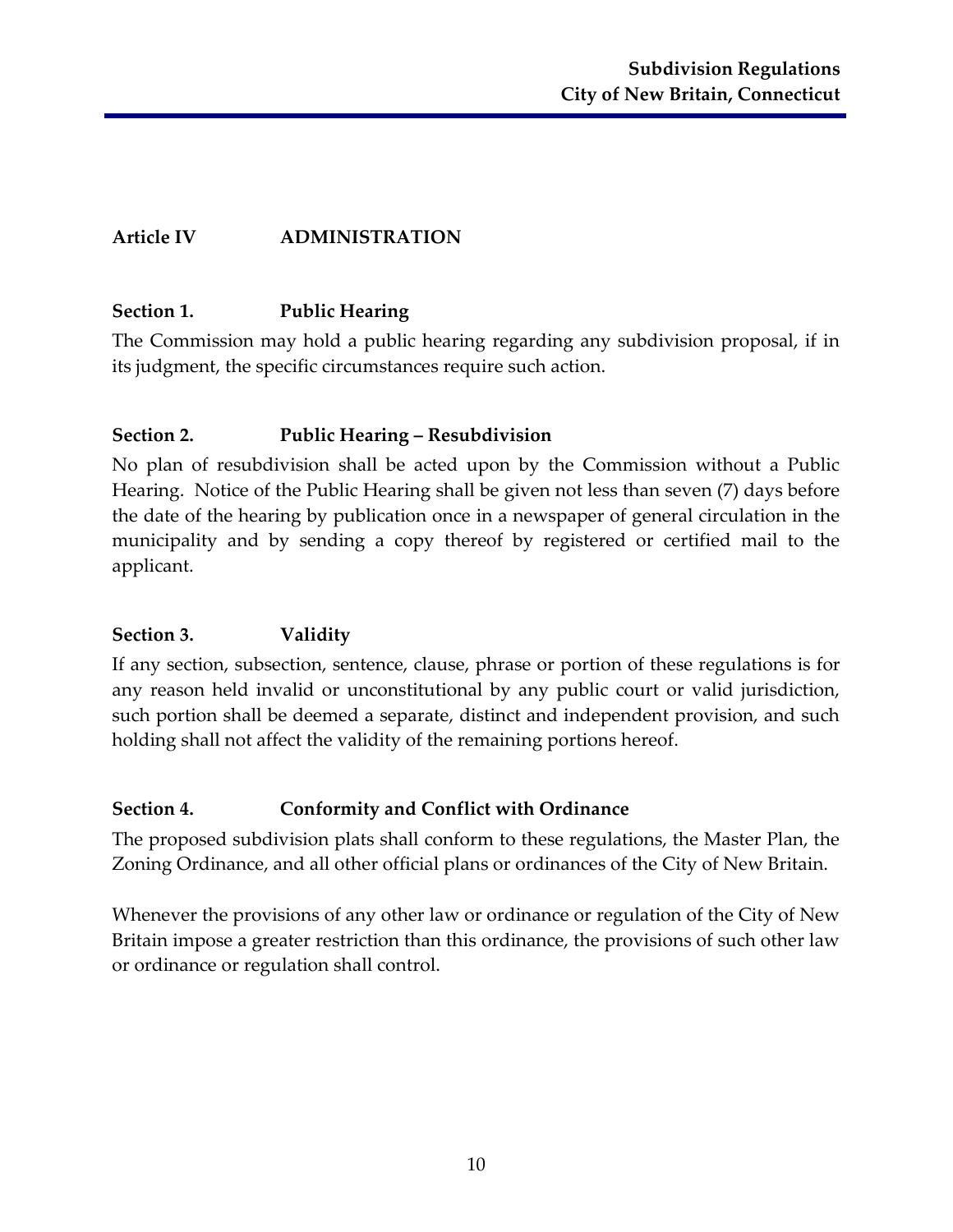# <span id="page-12-0"></span>**Section 5. Appeals**

Any person aggrieved by an official action of the Commission may appeal therefrom within fifteen (15) days of such official action to the Court of Common Pleas, for Hartford County, Connecticut.

#### <span id="page-12-1"></span>**Section 6. Amendments**

The Commission may from time to time propose alterations or amendments to these regulations. The Commission shall hold a public hearing on the alterations or amendments, notice of the place and purpose of the hearings shall be given by publication in a newspaper having a general circulation in the City of New Britain, Connecticut, at least seven (7) days prior to date of the hearing. After adoption said alterations or amendments shall become effective upon filing a copy of said alteration or amendment in the office of City Clerk.

# <span id="page-12-2"></span>**Section 7. Effective Date**

The Commission shall hold a Public Hearing on these regulations. Notice of the time, place and purpose of the hearing shall be given publication in a newspaper having a general circulation in the City of New Britain, Connecticut, at least seven (7) days prior to the date of the hearing. After adoption, these regulations shall become effective upon filing a copy of said regulations in the office of the City Clerk.

# <span id="page-12-3"></span>**Section 8. Code of Ethics**

Any employee of the City of New Britain or member of the City Plan Commission who is privately employed in the preparation, or has any direct or indirect interest in a subdivision presented to the Commission, may not review, approve, or pass upon such subdivision.

# <span id="page-12-4"></span>**Section 9. Waiver of Regulations**

Where the Commission finds that extraordinary hardship may result from strict compliance with these regulations, it may waive certain requirements of these regulations by a three-fourths vote of all members of the Commission provided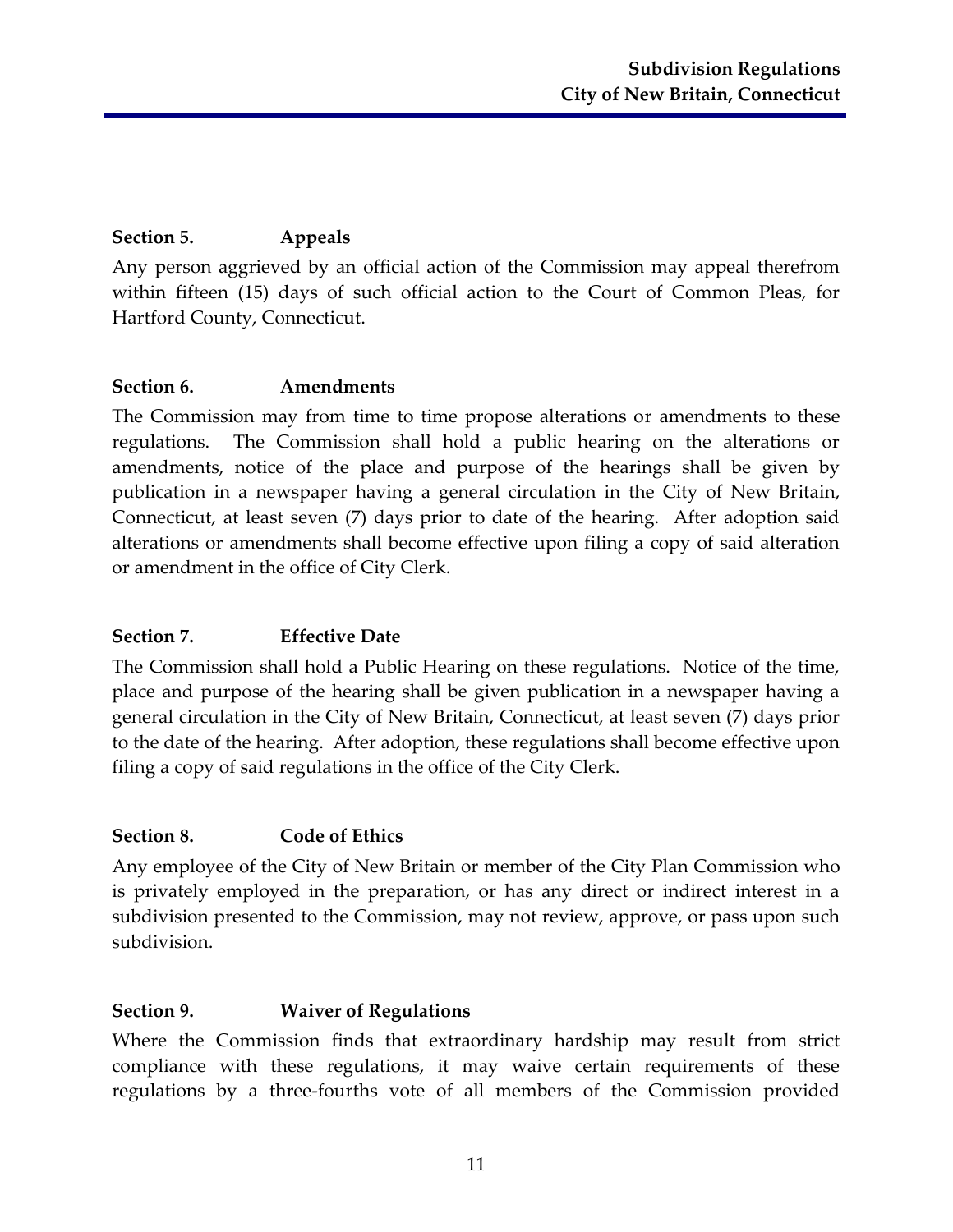conditions exist which affect the subject land and are not generally applicable to other land in the vicinity. No waiver shall be granted that will have any significant adverse impact on adjacent property or on public health and safety. The Commission shall state upon its records, the reasons for which a waiver is granted in each case.

#### <span id="page-13-0"></span>**Article V PROCEDURES**

#### <span id="page-13-1"></span>**Section 1. Subdivision**

The processing of proposals for the subdivision of land shall be accomplished in three steps. The first step, Rough Sketch Plat (see Articles VI and VII) shall be handled by the Department while the next steps, the Preliminary Plat (see Articles VIII and IX) and Final Plat (see Articles X, XI and XII) shall be reviewed by the Commission.

# <span id="page-13-2"></span>**Section 2. Resubdivision**

The procedure for a resubdivision and the requirements for its application are the same as for a normal subdivision, except that a Public Hearing, provided in Article IV, Section 2, is required.

#### <span id="page-13-3"></span>**Section 3. Final Approval**

Submission and approval of a Rough Sketch or a Preliminary Plat shall not constitute approval of a Final Plat within the meaning of the Charter of the City of New Britain, but is preliminary thereto, for the purpose of establishing the basis for and clarifying the design requirements of the Final Subdivision Plat.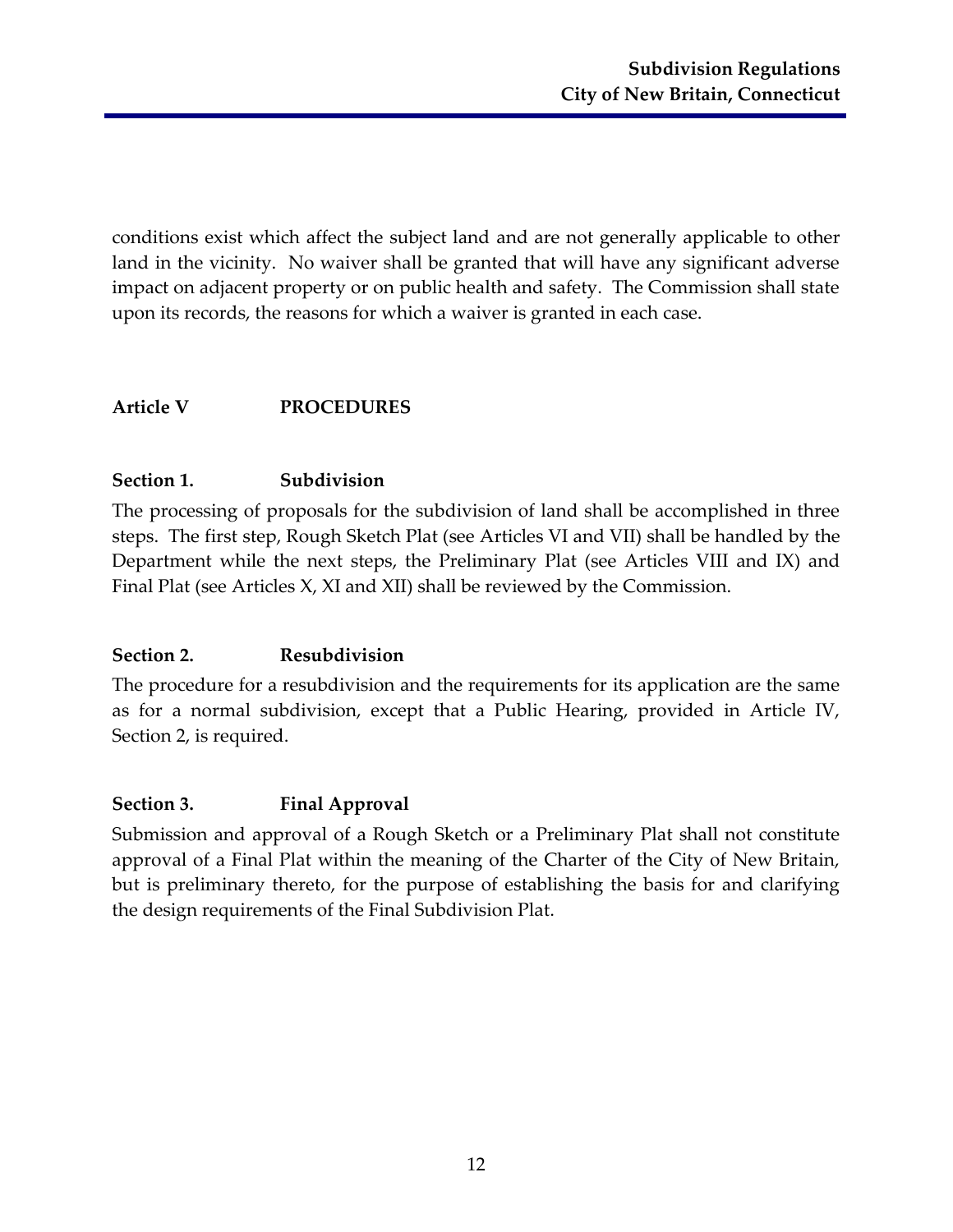# <span id="page-14-0"></span>**Article VI CONTENTS OF ROUGH SKETCH PLAT**

#### <span id="page-14-1"></span>**Section 1. Procedure**

Prior to the filing of an application for approval of the Preliminary Plat, the subdivider shall submit to the Department a Rough Sketch Plat, as specified in Article V. This does not require a formal application or application fee. This procedure is included in order to thoroughly familiarize the subdivider with subdivision requirements and to save him time and money by calling to his attention possible required changes before finished drawings are prepared.

# <span id="page-14-2"></span>**Section 2. Conferences**

The Director shall discuss with the subdivider or his Agent the proposed plat of the subdivision and shall indicate to the subdivider the changes apparent from the Rough Sketch, if any, that will be required and the procedure for submitting and obtaining approval of the Preliminary Plat.

# <span id="page-14-3"></span>**Section 3. Plat**

The Rough Sketch done in pencil and approximately to scale shall consist of three prints of said sketch and shall contain the following information:

- <span id="page-14-4"></span>A. Form and Content
	- 1. Name and address of subdivider; name and location of proposed subdivision.
	- 2. Record owner of property and proof of ownership.
	- 3. Proposed land uses in subdivision.
	- 4. Zoning District in which property is located, date, scale, and magnetic and true north arrows. [Amendment Approved 12-1-86]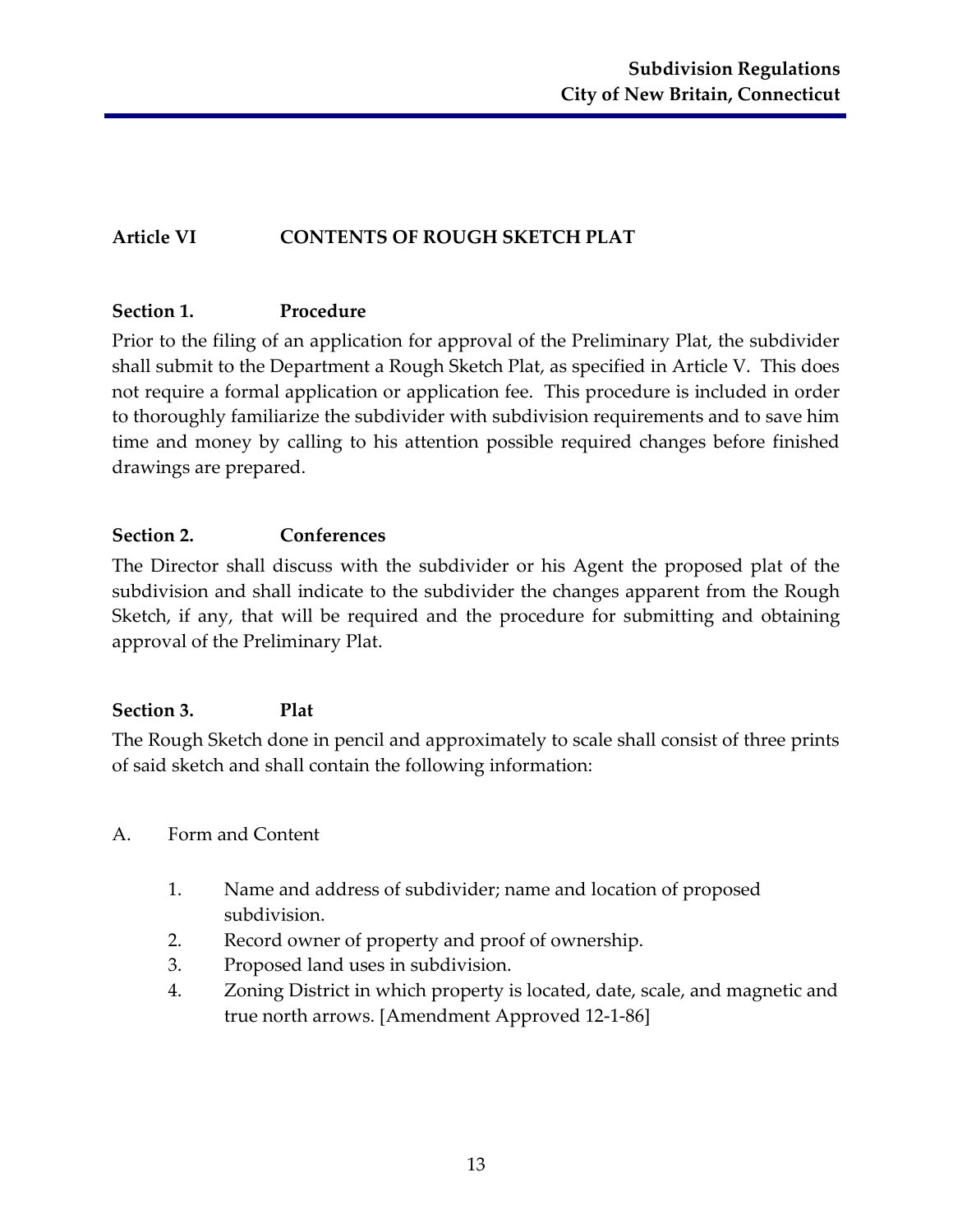- <span id="page-15-0"></span>B. Topography Data and Description
	- 1. Location of proposed streets and parcels of land with such streets and parcels laid out, wherever possible, in a manner so as to maximize the potential for solar access. [Amendment Approved 12-1-86]
	- 2. Approximate number of lots and minimum lot size.
	- 3. Location of physical features such as watercourses, etc.
	- 4. Location of any land to be dedicated for public use.
	- 5. Connections with city water, sanitary sewers and storm sewers.
	- 6. Any other information the Director may find necessary.

# <span id="page-15-1"></span>**Article VII GENERAL MATTERS TO BE CONSIDERED BY THE SUBDIVIDER IN THE ROUGH SKETCH PLAT STAGE**

# <span id="page-15-2"></span>**Section 1. Highway Permits**

When a proposed street joins a state highway, the subdivider shall obtain a permit for such connection from the Connecticut State Highway Department and shall submit a copy of said permit to the Director before any action on the preliminary plat occurs.

#### <span id="page-15-3"></span>**Section 2. Percolation Tests**

Where the installation of sewers is not possible, percolation tests shall be made by the Health Department of the City of New Britain at the expense of the developer. The Director of Health shall submit to the Planning Director his certification stating his approval, before any action on the preliminary plat occurs. Percolation tests shall be made for each proposed lot, with due consideration for the proposed structure to be built on each particular lot.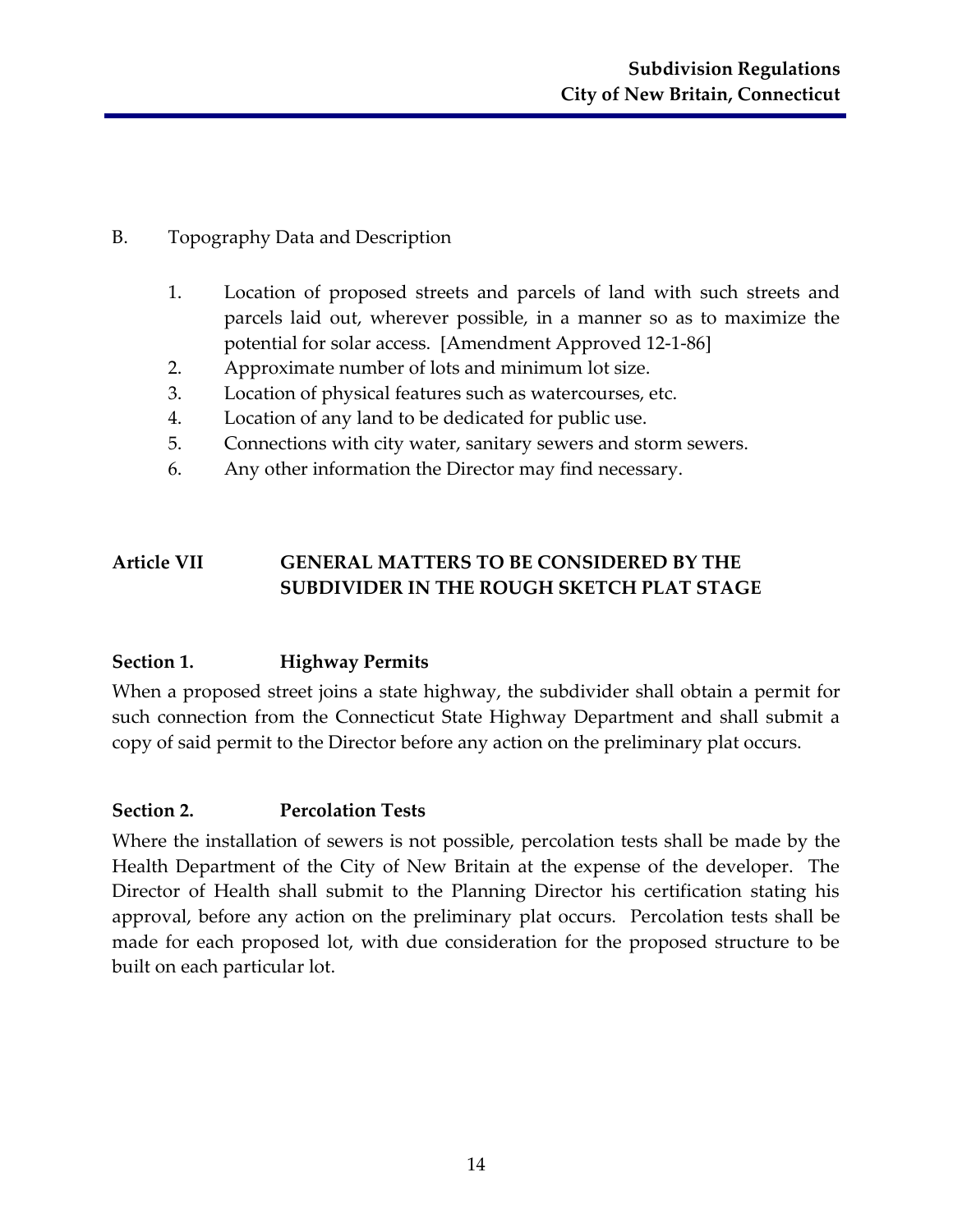# <span id="page-16-0"></span>**Section 3. Role of City Engineer**

The City Engineer of the City of New Britain or his representative shall be present at a meeting of the Rough Sketch Plat Stage and his technical guidance shall be incorporated in the Planning Director's approval.

#### <span id="page-16-1"></span>**Section 4. Importance of Rough Sketch**

Only after tentative approval of the Rough Sketch has been given by the Director, shall the subdivider prepare and submit a preliminary plat to the Commission incorporating suggested changes.

# <span id="page-16-2"></span>**Section 5. Subdivision Proposals**

The City Plan Commission shall require in the review of subdivision proposals that:

- a. All subdivision proposals shall be consistent with the need to minimize flood damage.
- b. All subdivision proposals shall have public utilities and facilities such as sewer, gas, electrical, and water systems located and constructed to minimize flood damage.
- c. All subdivision proposals shall be so designed that they do not result in a significant increase in the amount of flooding in the flood plain.
- d. Base floor elevation data, (if not established by the FIA) shall be provided by the developer for subdivision proposals and other proposed developments which contain at least 35 lots or 3 acres (whichever is less).
- e. All subdivision proposals shall include considerations for the use of passive solar energy techniques which would not significantly increase the cost of housing to the buyer after tax credits, subsidies, and exemptions. These passive solar energy techniques shall include, but are not limited to the following;
	- (1) housing orientation
	- (2) street and lot layout
	- (3) vegetation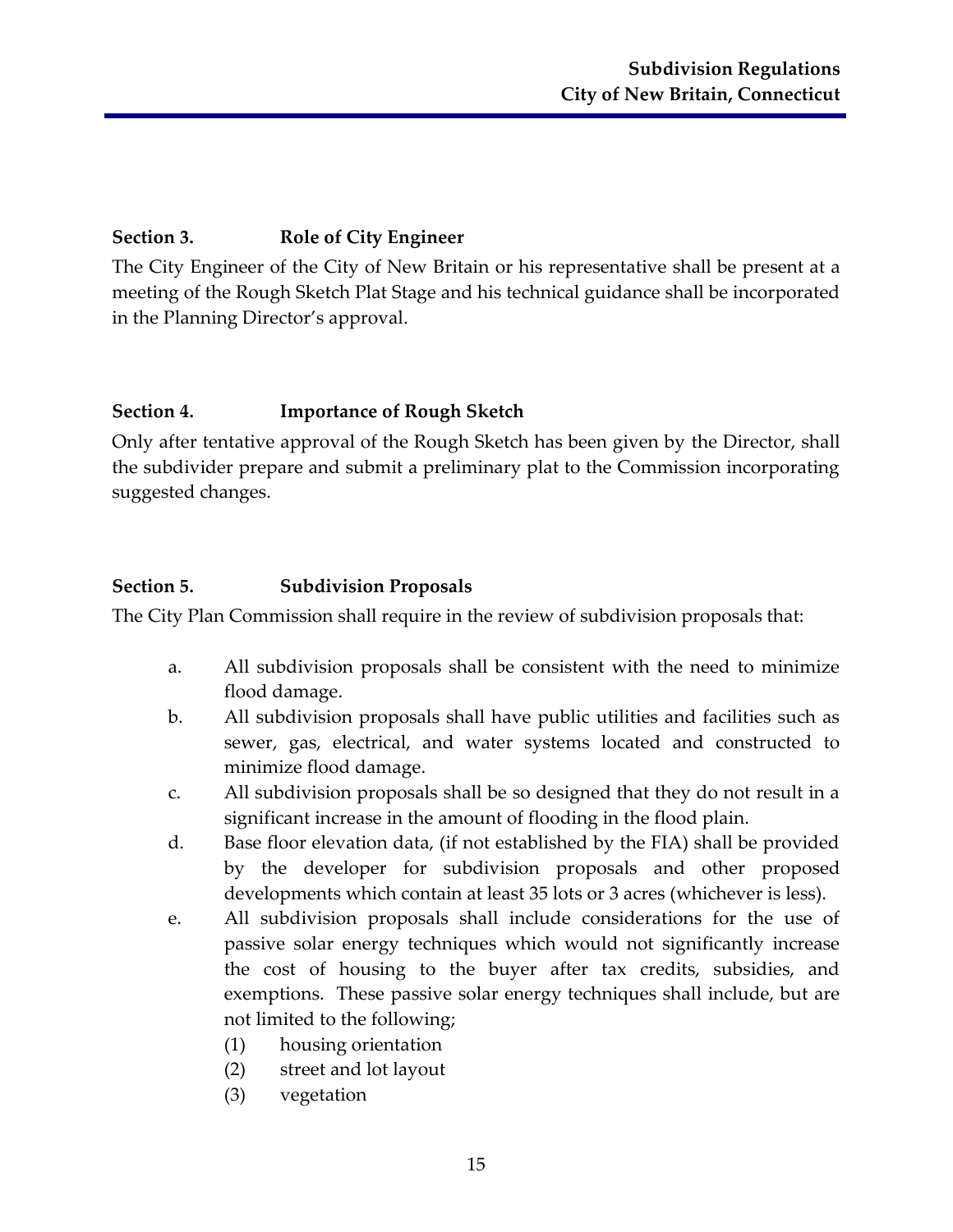- (4) natural and manmade topographical features
- (5) protection of solar access within the development

[Amendment Approved 12-1-86]

# <span id="page-17-0"></span>**Article VIII CONTENTS OF PRELIMINARY PLAT**

# <span id="page-17-1"></span>**Section 1. Formal Application**

In the preliminary plat stage the subdivider or his authorized representative shall file a formal application supplied by the Commission, which shall include a fee of \$225.00 plus \$50.00 per lot within the planned subdivision, payable to the Treasurer, City of New Britain, Connecticut. Subdivision Plats will be reviewed at a meeting of the Commission only if received fifteen (15) days prior to that meeting and any plats returned to the subdivider for corrections within said period must be returned not later than five (5) days prior to said meeting. [Amendment Approved 6-7-93; Amendment Approved 10-4-04; Amendment Approved 2-26-10; Amendment Approved 4-15-14]

# <span id="page-17-2"></span>**Section 2. Preliminary Plat**

<span id="page-17-3"></span>A. Form and Content

Included in this application shall be a printed preliminary plat in triplicate at a scale of 1" to 20', 30', 40' or 50'. The plat must contain:

1. Name of subdivision, name and address of owners, subdivider, developer and designer; a register Land Surveyor's imprint certifying that the plat is substantially correct and in accordance with Class A-2 of the Code of Connecticut Technical Council, Inc., date January 1973 or as amended and a similar certification by a licensed professional engineer on the profiles.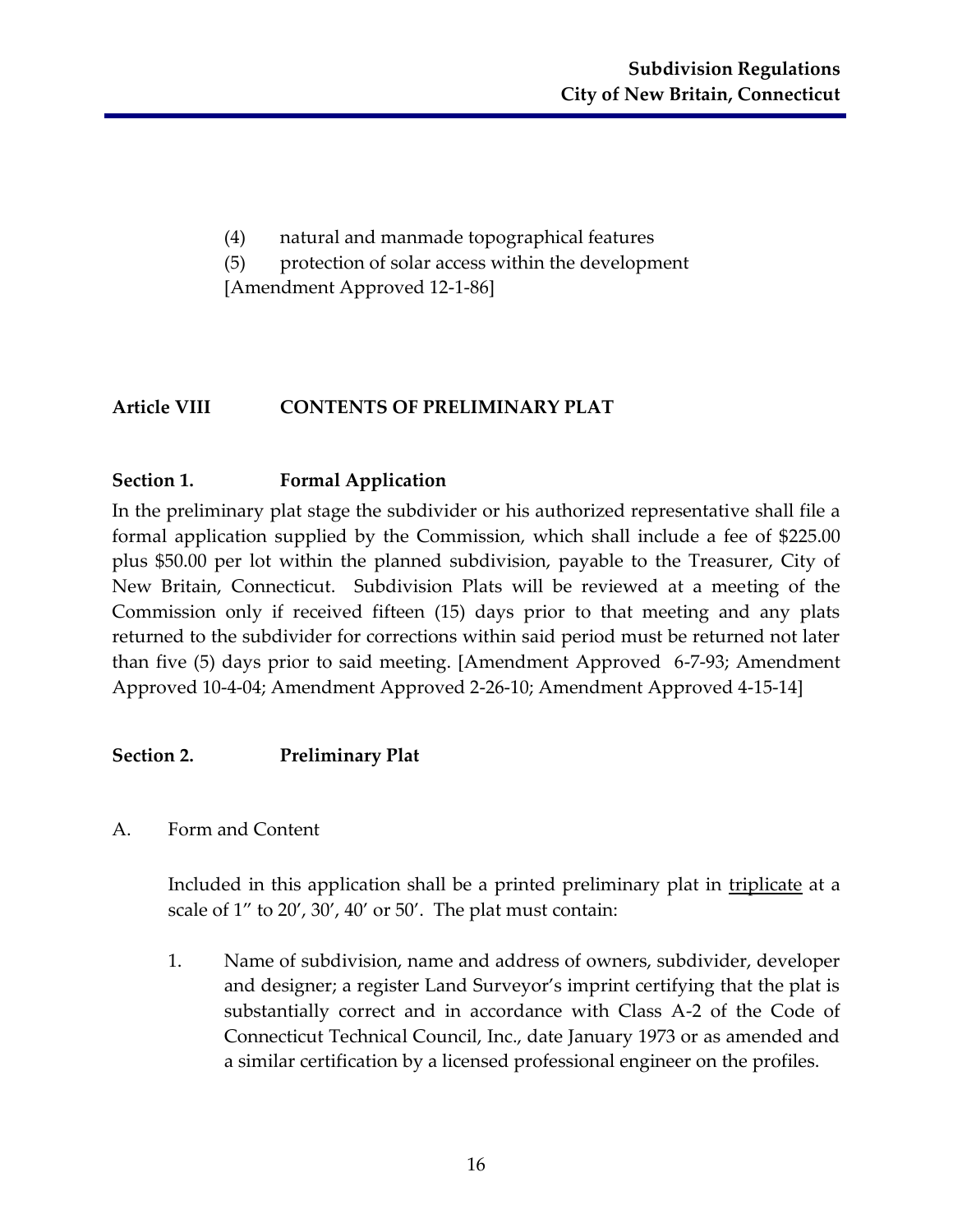- 2. Sufficient information to accurately locate the plat and boundaries of the subdivision, accurate in scale and bearing, as well as names of all abutting owners.
- 3. True and magnetic north arrows, Zoning District and Date. {Amendment Approved 12-1-86]
- 4 Site Data: Tabulation of Gross Area, Street Area, net subdivided area, total number of lots, average lot size, typical lot dimensions, lineal feet of streets.
- 5. Certification that the subdivision is or is not within a regulated area as defined by the Inland/Wetland Regulations of the City of New Britain, dated 1973 or as amended. [Amendment Approved 6-6-88]
- <span id="page-18-0"></span>B. Topography Data and Description of Existing Conditions:
	- 1. Existing contours at two (2) foot intervals based on City datum which shall extend 30 feet from the subdivision.
	- 2. The location widths, names and other dimensions of all existing or platted streets, easements, and utilities.
	- 3. The location and dimensions for all existing sanitary sewers, water lines, storm drains and culverts within the tract and immediately adjacent thereto.
	- 4. Other conditions on the tract including; water courses, marshes, areas subject to inundation, rock outcrops, wooded areas, isolated preservable trees 1 foot or more in diameter, houses, barns and other significant features.
	- 5. Other conditions on adjacent land including; any embankments, or retaining walls, character and location of buildings, railroads, power lines, towers, and other nearby non-residential land uses or adverse influences.
- <span id="page-18-1"></span>C. All Proposals of the Subdivider, including:
	- 1. The location widths, names and other dimensions of all proposed streets, easements and utilities.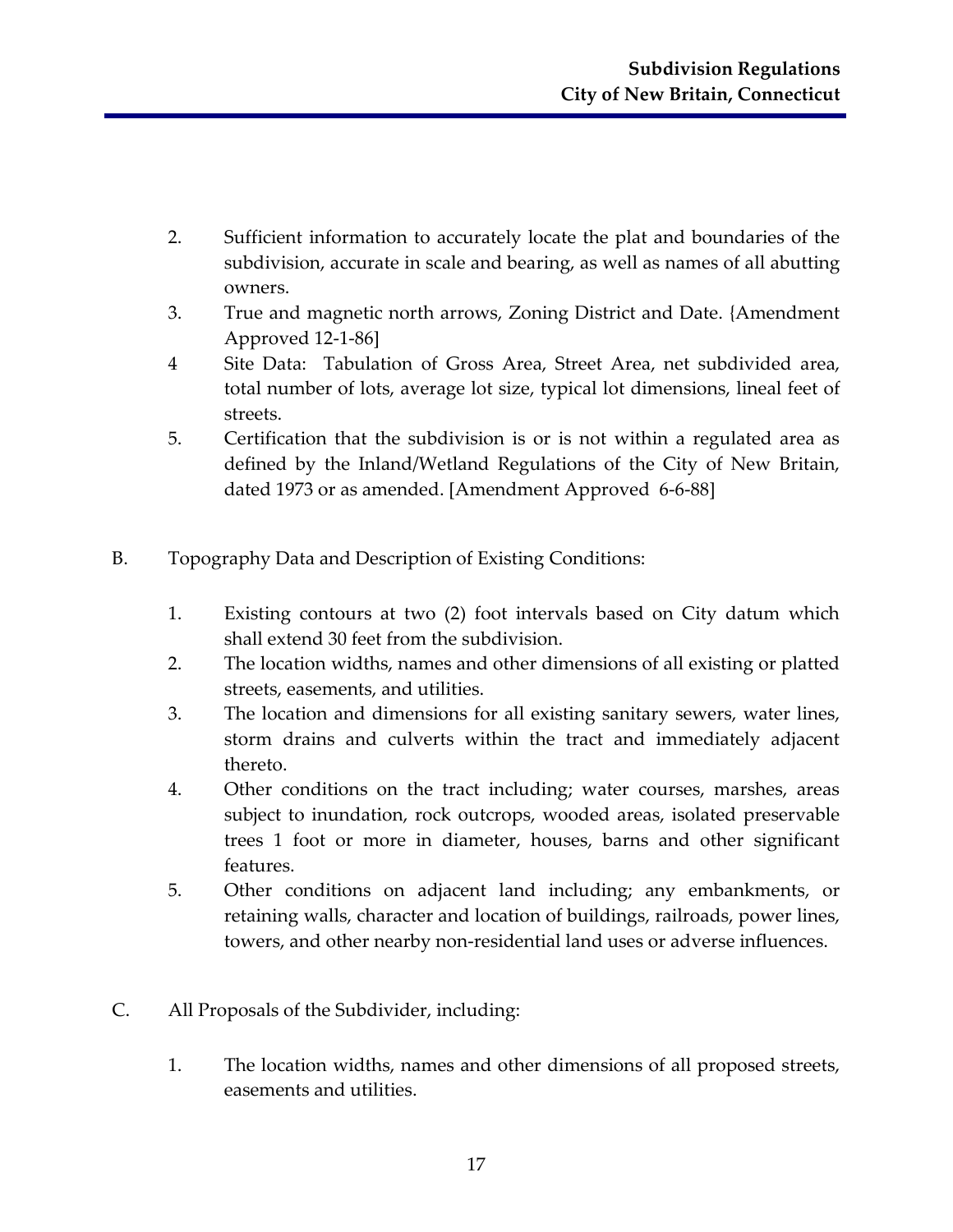- 2. The location and dimensions for all proposed sanitary sewers, storm drains, water lines and culverts within the tract and immediately adjacent thereto.
- 3. Tentative lot numbers, lines and approximate divisions.
- 4. Minimum building setback lines.
- 5. Sites, if any, for the following: multifamily dwellings, shopping centers, churches, industry or other uses exclusive of single or two-family dwellings.
- 6. Sites to be reserved or dedicated for parks, playgrounds, or other public uses.
- 7. A draft of any protective covenants by which the subdivider may propose to regulate land use in the subdivision and otherwise to protect the proposed development.
- 8. Proposed contours at two (2) foot intervals based on City datum which show what the contours of the subdivision will be after final grading by the developer is completed; proposed elevations at key locations may be required by the City Engineer.
- 9. Identification of all proposed passive solar techniques to be implemented by the subdivider. {Amendment Approved 12-1-86]
- 10. All other requirements or features the Commission might direct. [Amendment Approved 12-1-86]

#### <span id="page-19-0"></span>**Section 3. Preliminary Profiles**

Tentative profiles, in triplicate, shall be submitted with the preliminary plat for all proposed streets, sanitary sewers, water mains, and storm drainage showing existing ground surface and proposed grades as well as all necessary sewer computations required by Article XI, Section 1 and the City Engineer of New Britain.

#### <span id="page-19-1"></span>**Section 4. Water Supply**

The subdivider shall also submit a letter from the Director of the Board of Water Commissioners, certifying that adequate water supply and pressure are available to serve the proposed subdivision and in the case of water from sources other than the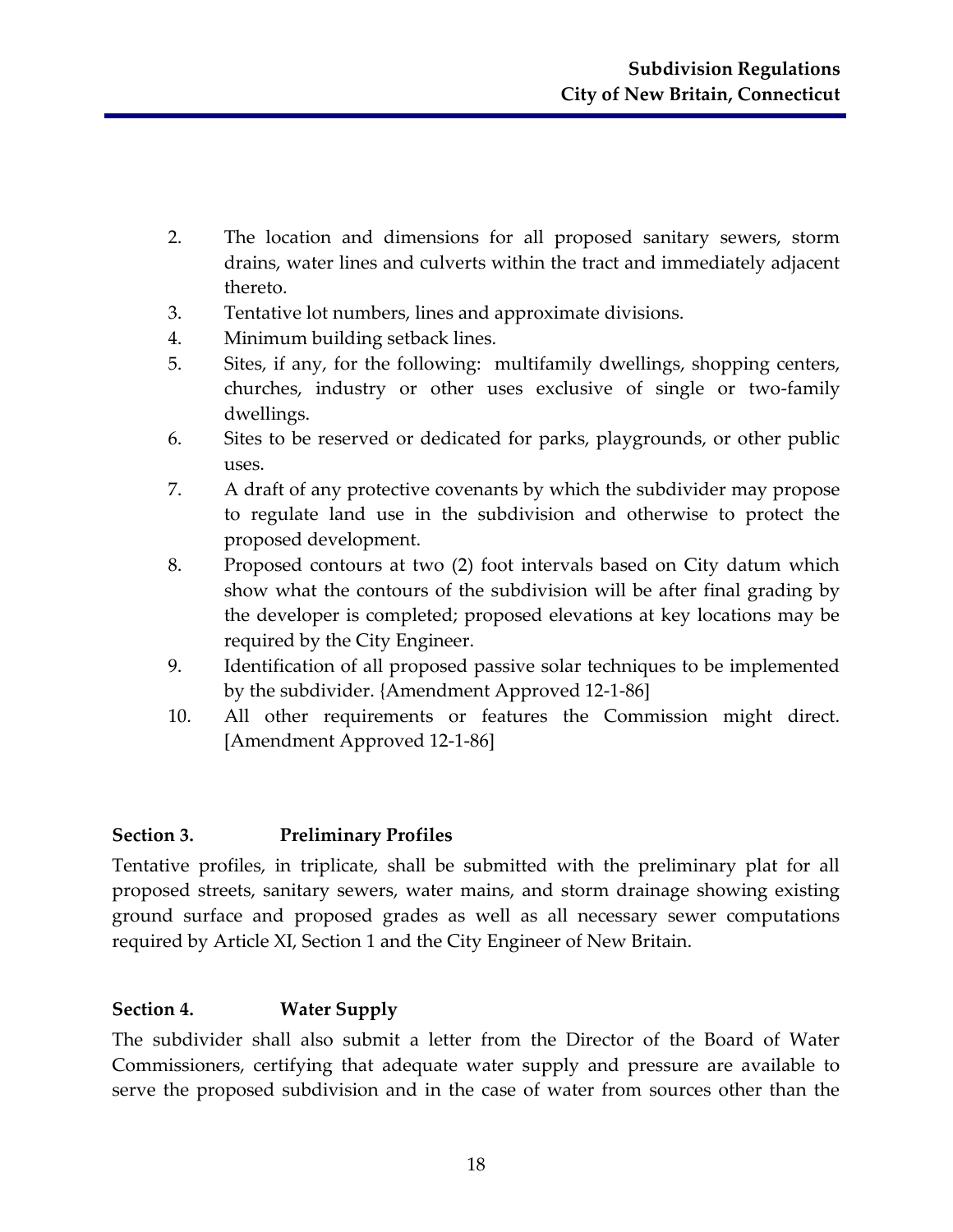City Water Department, a letter from the City Director of Health, certifying that the water available is suitable for domestic use.

#### <span id="page-20-0"></span>**Article IX APPROVAL OF PRELIMINARY PLAT**

#### <span id="page-20-1"></span>**Section 1. Action of Commission**

Within thirty-days after filing of the Preliminary Plat, the Commission shall tentatively approve, approve subject to suggested modification, or disapprove the preliminary plat, and so notify the subdivider in writing. One copy of the Plat as tentatively approved or modified shall be returned to the subdivider. Tentative approval of the preliminary plat is only for the purpose of authorizing the subdivider to proceed with the final plat and shall not be construed as permission to sell any land from a subdivision. However, if the Commission shall give tentative approval to the entire area of a preliminary subdivision plat, the subdivider may prepare a final plat of a portion of the preliminary plat and receive final approval of that portion only. After tentative approval of the preliminary plat has been given by the Commission, the subdivider shall submit a final plat to the Commission.

#### <span id="page-20-2"></span>**Section 2. Time Limit on Approval**

The approval of preliminary plats shall become null and void if the final plans are not submitted within ninety (90) days of such approval, unless the Commission finds reason to grant an application for the extension of time.

#### <span id="page-20-3"></span>**Article X CONTENTS OF FINAL PLAT**

#### <span id="page-20-4"></span>**Section 1 Submission**

Subdivision Final Plats shall be reviewed by the Commission at a meeting of the Commission only if received fifteen (15) days prior to that meeting, and any plats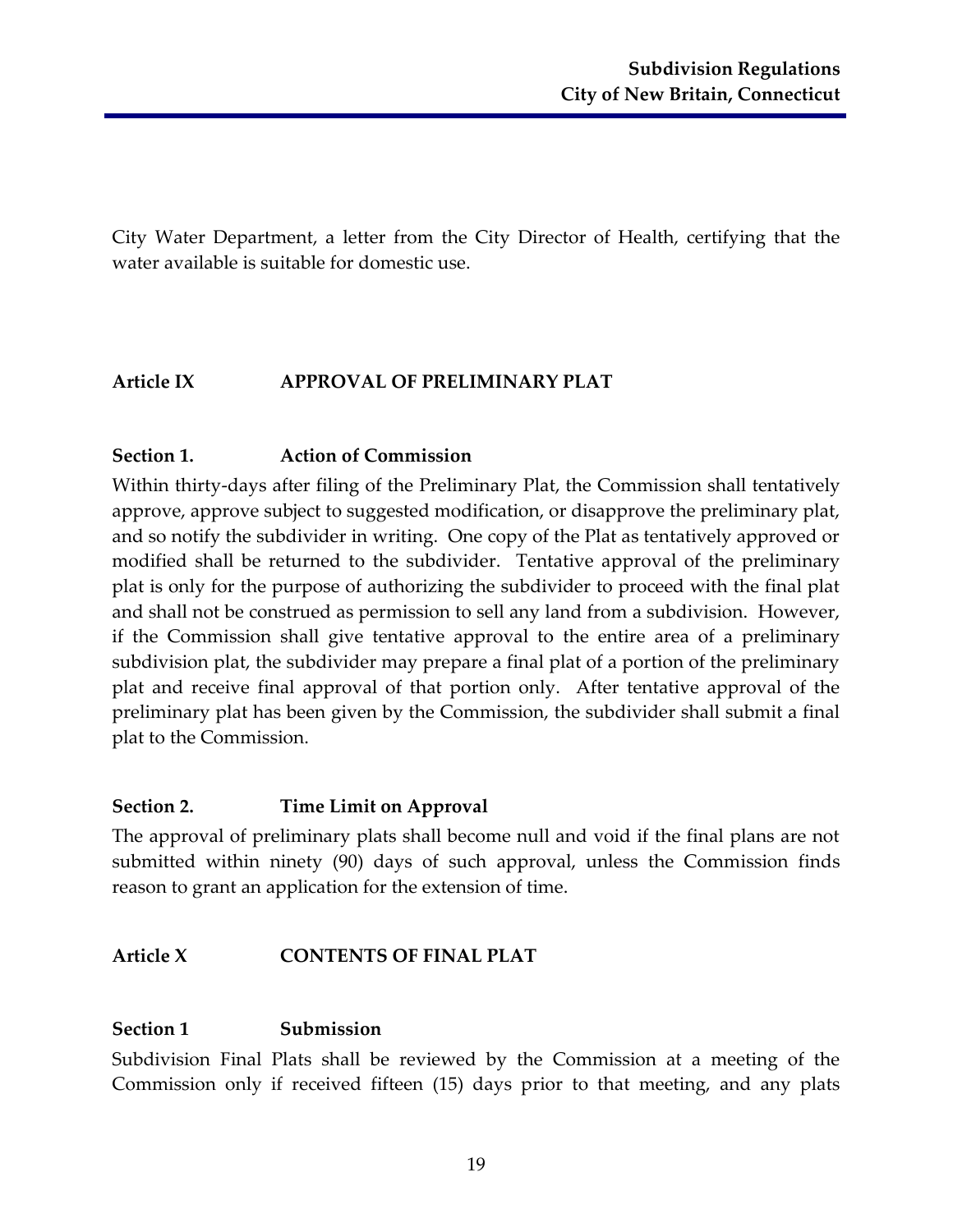returned to the subdivider for corrections within said period must be returned not later than five (5) days prior to said meeting.

#### <span id="page-21-0"></span>**Section 2. Conformity with Preliminary Plat**

The final plat shall conform substantially to the preliminary plat as approved by the City Plan Commission and the Bureau of Engineering.

#### <span id="page-21-1"></span>**Section 3 Final Plat**

- <span id="page-21-2"></span>A. Form and Content:
	- 1. There shall be three (3) final plats at a scale of 1" to 20', 30', 40' or 50' and profile prints submitted to the Commission for the Commission's approval. Upon said approval, the developer shall submit fourteen (14) paper prints of plats and seven (7) paper prints of profiles accompanied by a translucent cloth or polyester film print and a sepia for recording. It shall have a margin of one-half inch (1/2") on each side, except that the left side shall have a two-inch (2") margin binding. Said drawings shall be in one of three sizes: 36" x 24", 24" x 18", or 18" x 12".
	- 2. Name of subdivision, name and address of owners, subdivider, developer and designer, a Registered Land Surveyor's imprint certifying that the plat is substantially correct and in accordance with Class A-2 of the Code of Connecticut Technical Council, Inc., dated January 1973 and a similar certification by a licensed professional engineer on the profiles.
	- 3. True and magnetic north arrows, date, scale, zoning district, and the total acreage. [Amendment Approved 12-1-86]
	- 4. All dimensions shall be shown in feet to the nearest hundredth of a foot and bearings of all lots and streets.
	- 5. A listing of any protective covenants by which the subdivider may propose to regulate land use in the subdivision and otherwise to protect the proposed development.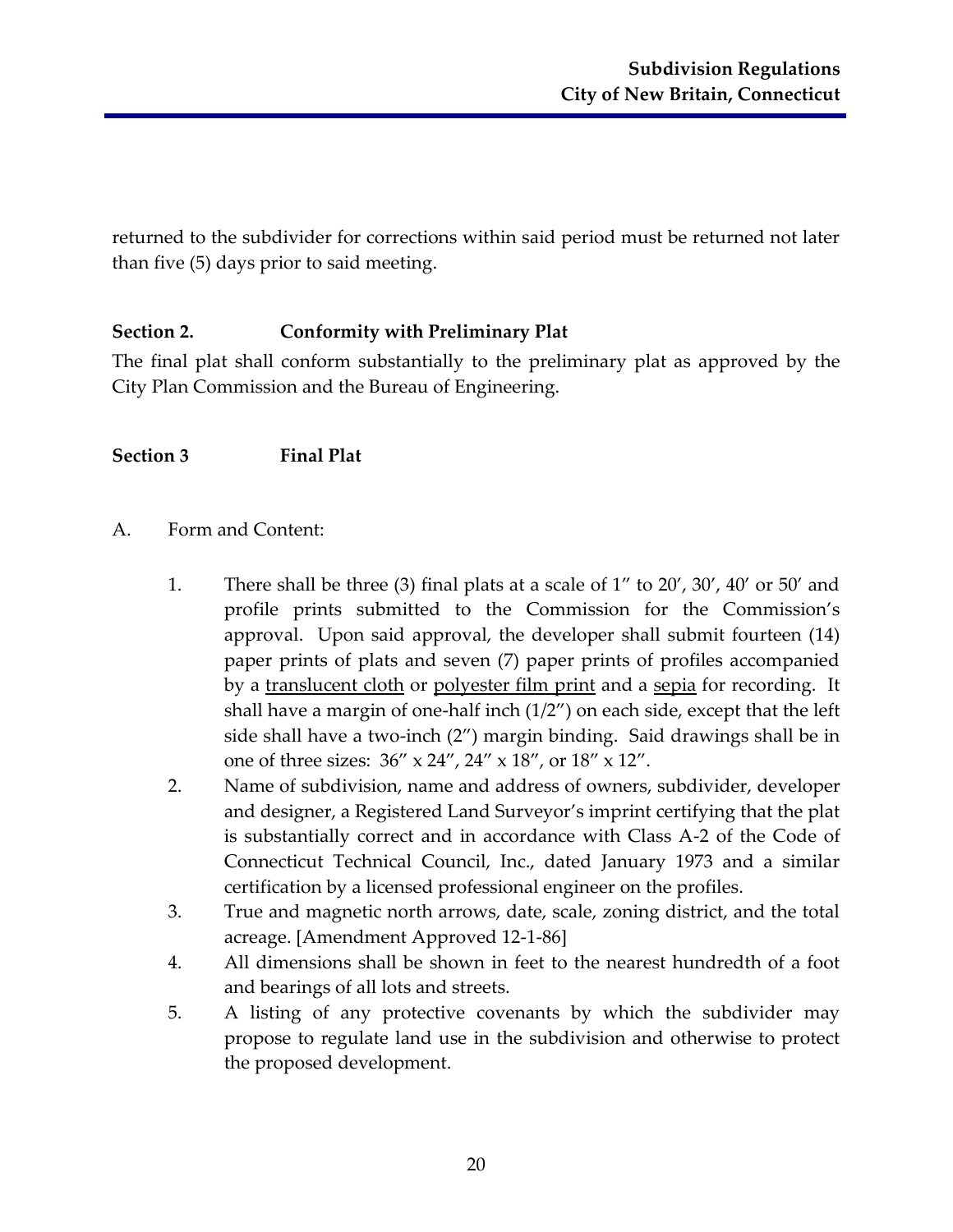- <span id="page-22-0"></span>B. Topographic Data, Description and Required Improvements:
	- 1. The boundaries of subdivision with bearings and lengths, and names of all abutting owners.
	- 2. The location widths, names and other dimensions of all streets and easements.
	- 3. Street lines, building lines, lot lines and lot numbers, and any areas to be dedicated for the public use; and any areas which are being reserved by the subdivider for future use.
	- 4. Permanent reference monuments placed in accordance with Article XV, Section 1 of these regulations as well as all other required improvements.
	- 5. The water elevation of adjoining lakes or streams at the date of survey, as well as a notation of the high water marks of lakes or streams.
	- 6. Proposed street trees.
	- 7. A typical building lot shown in sufficient scale to indicate the location and type of all lateral connections.

# <span id="page-22-1"></span>**Section 4. Final Profiles**

Final profiles, (7 copies) shall be submitted with the final plat for all proposed streets, sanitary sewers, water mains, and storm drainage showing existing and proposed ground surface and proposed grades as well as all necessary sewer computations in form as required by Article XI, Section 1 and the City Engineer of the City of New Britain.

# <span id="page-22-2"></span>**Section 5. Subdivisions on Existing Streets**

For subdivisions proposed to be developed on existing streets that have or have not been accepted by the City of New Britain, the Commission may waive its requirements for a Rough Sketch Plan and a Preliminary Plat and may grant its approval upon receiving a Final Plat only, provided that such Plat meets all the requirements of these regulations (see Articles X, XI, and XII).

Concrete curbs and sidewalk on existing streets shall not be required where no curbs or sidewalks exist, along the same street frontage.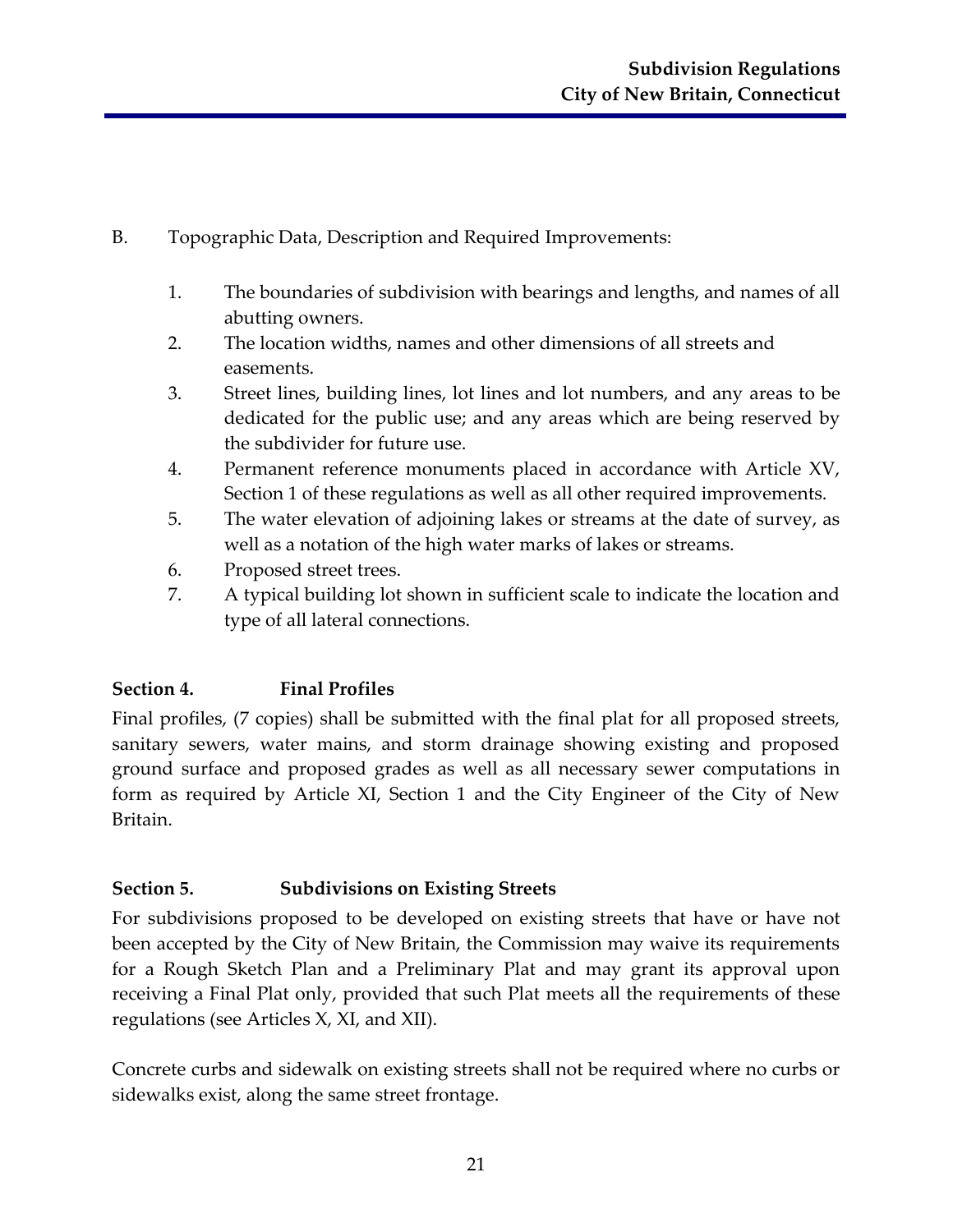# <span id="page-23-0"></span>**Article XI GENERAL MATTERS TO BE CONSIDERED IN CONNECTION WITH SUBMISSION AND APPROVAL OF PLATS IN THE FINAL STAGE**

#### <span id="page-23-1"></span>**Section 1. Profiles**

There shall be submitted to the Bureau of Engineering prior to final and preliminary approval, seven black and white prints showing each street layout and a three-level profile of same depicting the present ground and the proposed profile. Also, seven black and white prints of each street showing the street layout, sanitary sewers, storm water sewers, manholes, catch basins, water mains, hydrants, valves and water boxes; and profile showing present ground, proposed grade, sanitary sewer profiles, sizes and type pipes. Profile sheets shall not exceed a maximum length of 37". The map scale shall be 1"=40', the profile scale, horizontal 1"=40', vertical 1"-4'.

#### <span id="page-23-2"></span>**Section 2. Required Improvements**

Approval shall be conditioned upon the completion of all required improvements in Article XV of these regulations.

#### <span id="page-23-3"></span>**Section 3. Bonding Requirements**

The subdivider shall file with the Commission, a surety bond, or a savings account passbook, or a certified or bank check, in an amount calculated to cover 100% of the cost of all improvements required in Article XV of these Regulations, as estimated by the City Engineer or his authorized agent, and conditioned upon the completion of such improvements within two years of the date of the bond. Said bond, certified or bank check, or savings account passbook shall not be returned by the Commission until all improvements have been completed to the satisfaction of the Commission, the City Engineer and the Director of the Board of Water Commissioners.

The owner or agent of an approved subdivision shall be required to provide the City Plan Commission with a maintenance bond based on five percent (5%) of the subdivision improvement costs as estimated by the Bureau of Engineering, to be held for a period of one (1) year after acceptance of the subdivision street right-of-way and all appurtenances by the Common Council of the City of New Britain.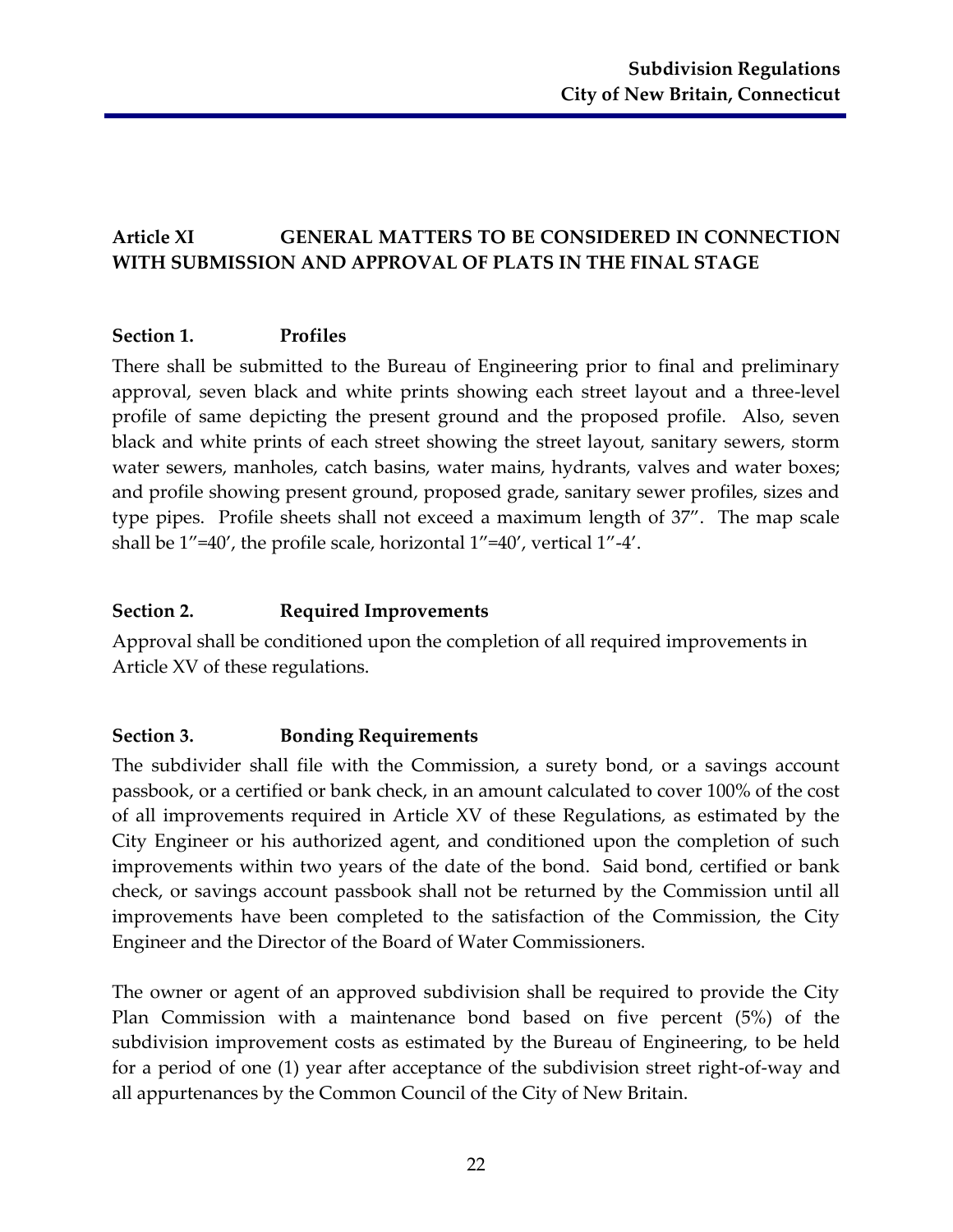Instead of requiring a bond, the Commission may approve a Final Plat on condition that no lot shall be sold until all improvements specified by the Commission are completed to the satisfaction of the Commission, the City Engineer and the Director of the Board of Water Commissioners within two years of the date of such conditional approval.

Upon the completion of required improvements for the entire subdivision and acceptance by the Common Council, the Commission will execute and deliver to the subdivider a Release of Conditions.

# <span id="page-24-0"></span>**Section 4. Regional Referral**

Whenever a subdivision is planned which abuts or includes land in another town, the Commission shall, before approving the Final Plat, submit it to the appropriate Regional Agency for an advisory report, pursuant to Connecticut Public Act No. 383.

# <span id="page-24-1"></span>**Section 5. Solar Access**

The subdivider shall demonstrate that, wherever possible, consideration was given to orienting streets and lots so as to allow for the maximum use of solar energy to heat and cool the principal building space. Siting considerations should include, but not be limited to:

- A. Ability to orient the building so that its longest axis faces within 30 degrees of true south.
- B. Provision of adequate setback to the south of each proposed building's south wall from shadows projected from nearby existing or proposed, natural or man-made features (i.e., trees, ledges, buildings, etc.). [Amendment Approved 12-1-86]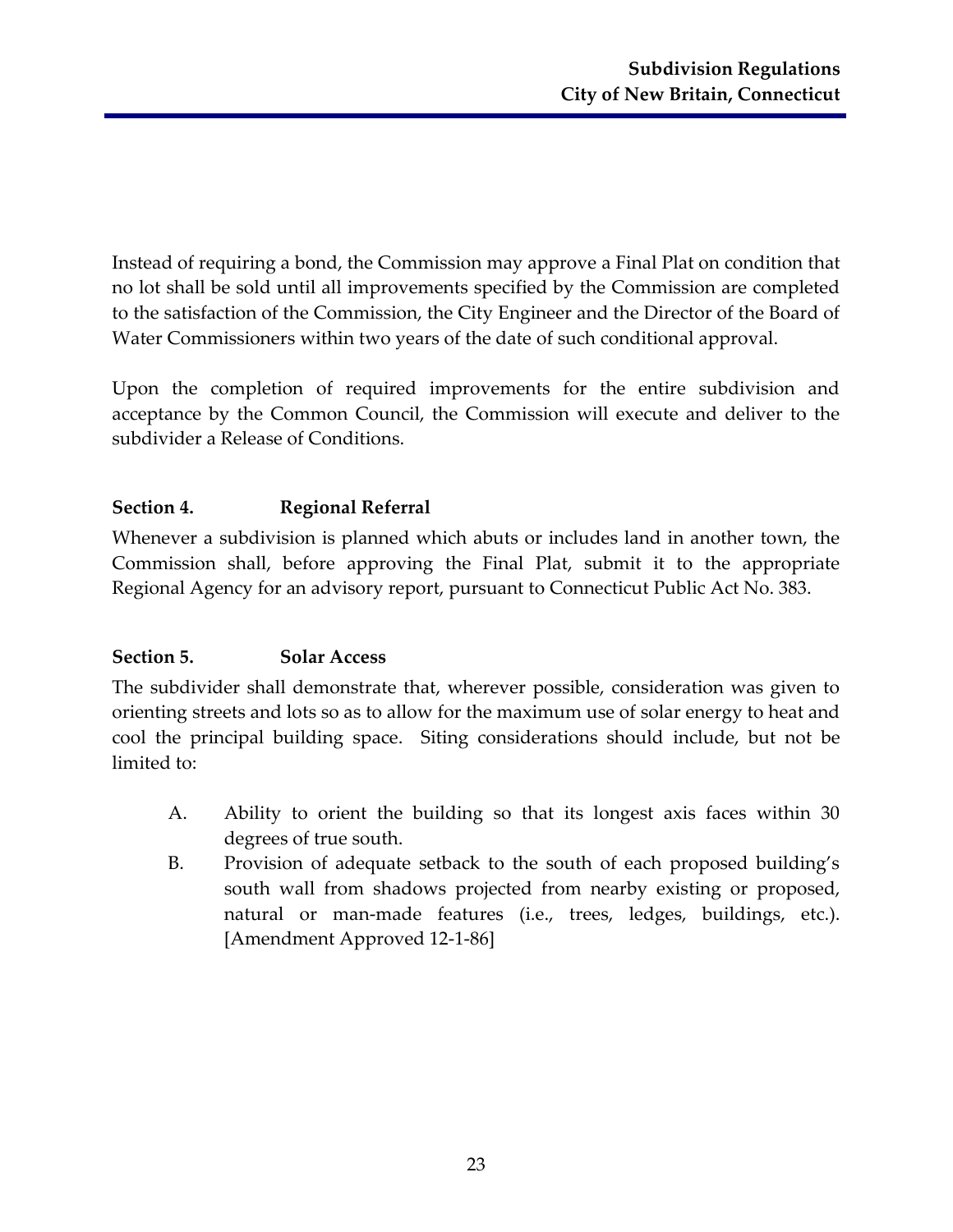# <span id="page-25-0"></span>**Article XII APPROVAL OF FINAL PLAT**

#### <span id="page-25-1"></span>**Section 1. Action of Commission**

The Commission shall approve, modify and approve, or disapprove any subdivision application or maps and plans submitted therewith within sixty (60) days after the submission thereof. The failure of the Commission to act thereon shall be considered as an approval, and a certificate to that effect shall be issued by the Commission on demand, provided an extension of this period may be had with the consent of the applicant. The grounds for disapproval shall be stated into eh record of the Commission.

#### <span id="page-25-2"></span>**Section 2. Filing**

All plats for subdivision shall, upon approval, be filed in the office of the City Clerk by the Commission at the subdivider's expense, and any plat not so filed within ninety days following its approval by the Commission or within ninety days of the date upon which such plan is taken as approved by reason of the failure of the Commission to act, shall become null and void.

#### <span id="page-25-3"></span>**Section 3. Endorsement**

No such plan shall be recorded by the City Clerk until its approval has been endorsed thereon, and the filing of a subdivision plan without such approval shall be void.

# <span id="page-25-4"></span>**Article XIII MATTERS TO BE CONSIDERED UPON THE APPROVAL OF THE SUBDIVISION (PLAN)**

#### <span id="page-25-5"></span>**Section 1. Pre-Construction Conference**

After receiving approval for a subdivision plan and before beginning construction of any improvements required as part of the plan, the subdivider shall meet with the Planning Director, City Engineer, Public Works Director, Water Department Director,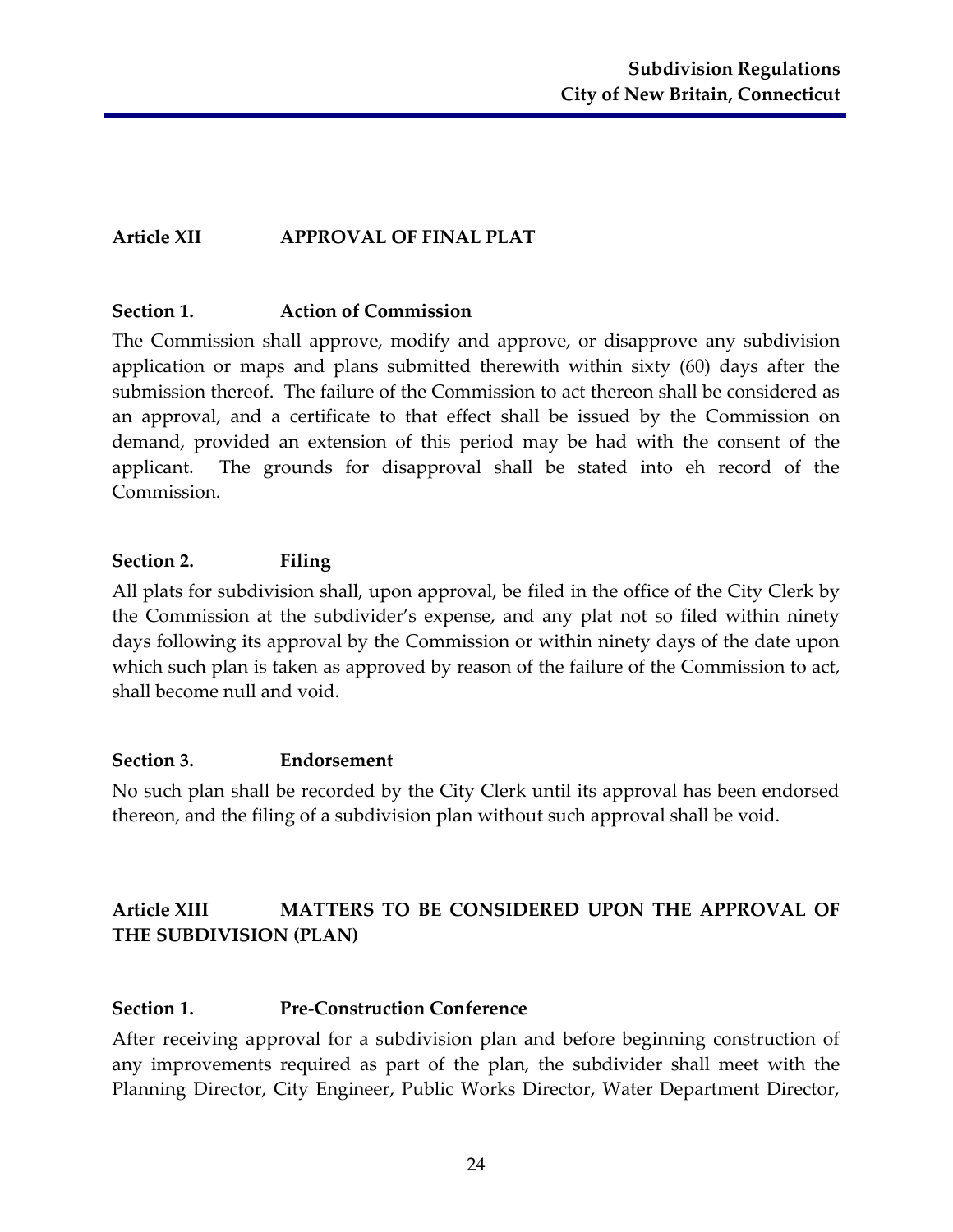and Building Inspector or their authorized representatives. The purpose of this meeting shall be to make sure the subdivider is aware of and understands all City requirements for and timing of necessary permits, inspections and any other municipal approvals needed during construction of such improvements.

#### <span id="page-26-0"></span>**Section 2. Inspection Facilities**

During the construction of any or all improvements required for an approved subdivision, the subdivider shall provide shelter and any other necessary appurtenances that may be required by the City employees who are responsible for inspecting the progress and quality of the construction work.

#### <span id="page-26-1"></span>**Section 3. Maintenance of Construction Site**

Before, during and after the construction and installation of all subdivision improvements, the subdivider shall to the greatest extent possible, keep the construction site clear of debris, trash, and any other waste materials resulting from construction activity. The subdivider shall not stockpile on the site, rock, dirt, or any other excavated materials, not to be used for landfill or site work.

# <span id="page-26-2"></span>**Section 4. Field Inspection**

Upon completion of the construction of the subdivision, a field inspection shall be made by members of the Commission, or their authorized representatives, as well as agents or members of the Bureau of Engineering and Board of Public Works, certifying the completion with the required improvements and filed Final Plat.

#### <span id="page-26-3"></span>**Section 5. As-Built Drawings**

The subdivider shall be required to submit "As-Built" drawings as required by the Bureau of Engineering, upon completion of the specified improvements. No sewer permit will be issued by the Board of Public Works until approved by the Bureau of Engineering.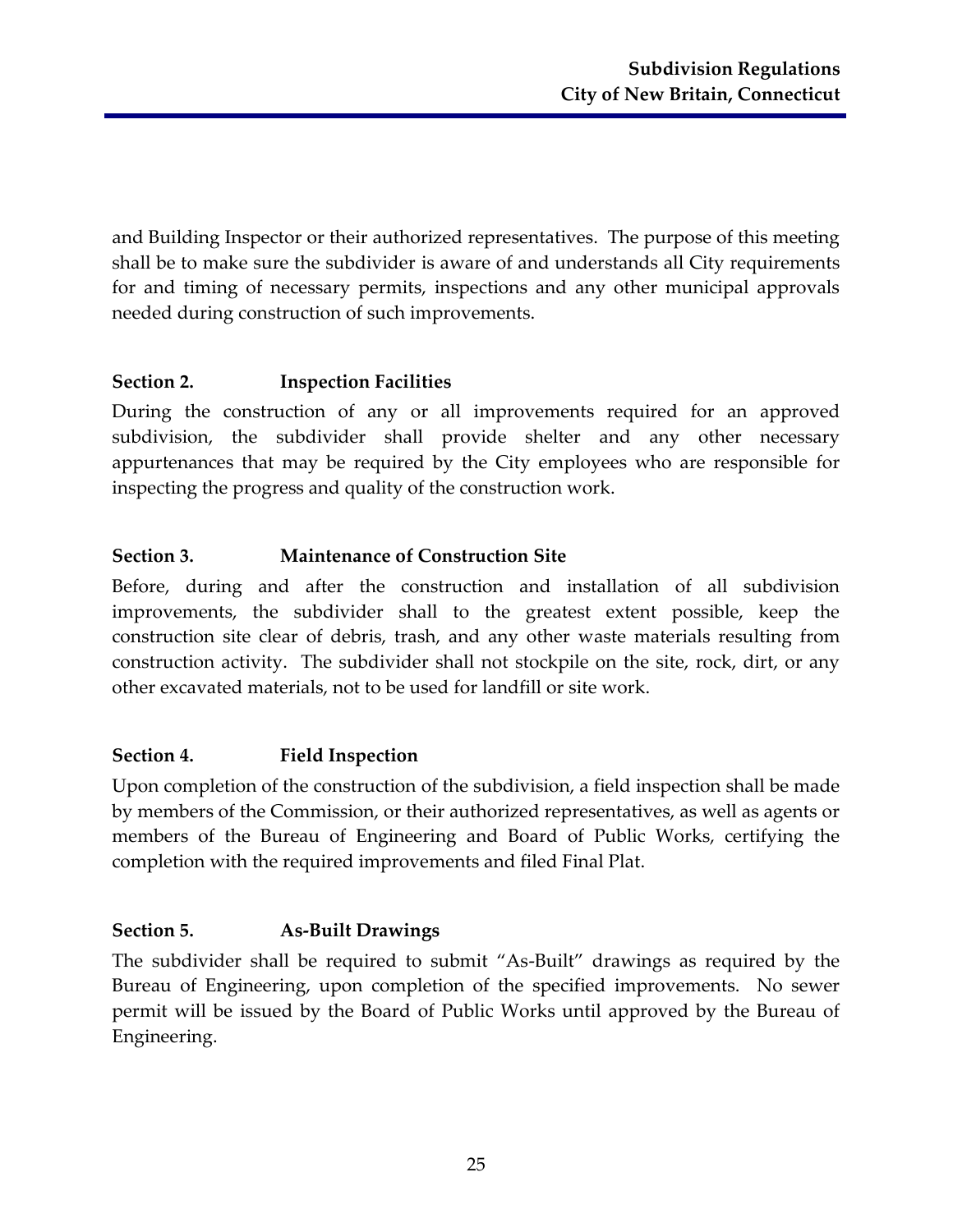# <span id="page-27-0"></span>**Section 6. Conveying of Public Areas**

Subsequent to final acceptance as provided in the preceding article, the subdivider shall convey by warranty deed, to the City of New Britain: the fee in the streets and any other public rights-of-way or easements, and any areas dedicated to public use as indicated on the Final Plat by deeds adequately describing the land involved and the privileges granted, in a form satisfactory to the Corporation Counsel of the City of New Britain, and subject to the approval of the Common Council.

#### <span id="page-27-1"></span>**Section 7. Water**

All water mains, hydrants, valves, water boxes and appurtenances shall be installed in accordance with the specifications of the Board of Water Commissioners.

#### <span id="page-27-2"></span>**Section 8. Certificate of Occupancy**

The Building Department of the City of New Britain shall not issue a Certificate of Occupancy for any dwelling built on an approved subdivision until all required streets and site improvements have been essentially completed by the subdivider to the satisfaction of the Planning Director, City Engineer, Public Works Director, and Water Department Director.

#### <span id="page-27-3"></span>**Article XIV STANDARDS AND DESIGN REQUIREMENTS**

The Commission, in considering an application for the following subdivision of land shall be guided by the following considerations and standards as well as the amended specifications and standards of the Bureau of Engineering:

#### <span id="page-27-4"></span>**Section 1. General**

Land to be subdivided shall be of such character that it can be used for building purposes without danger to health or public safety.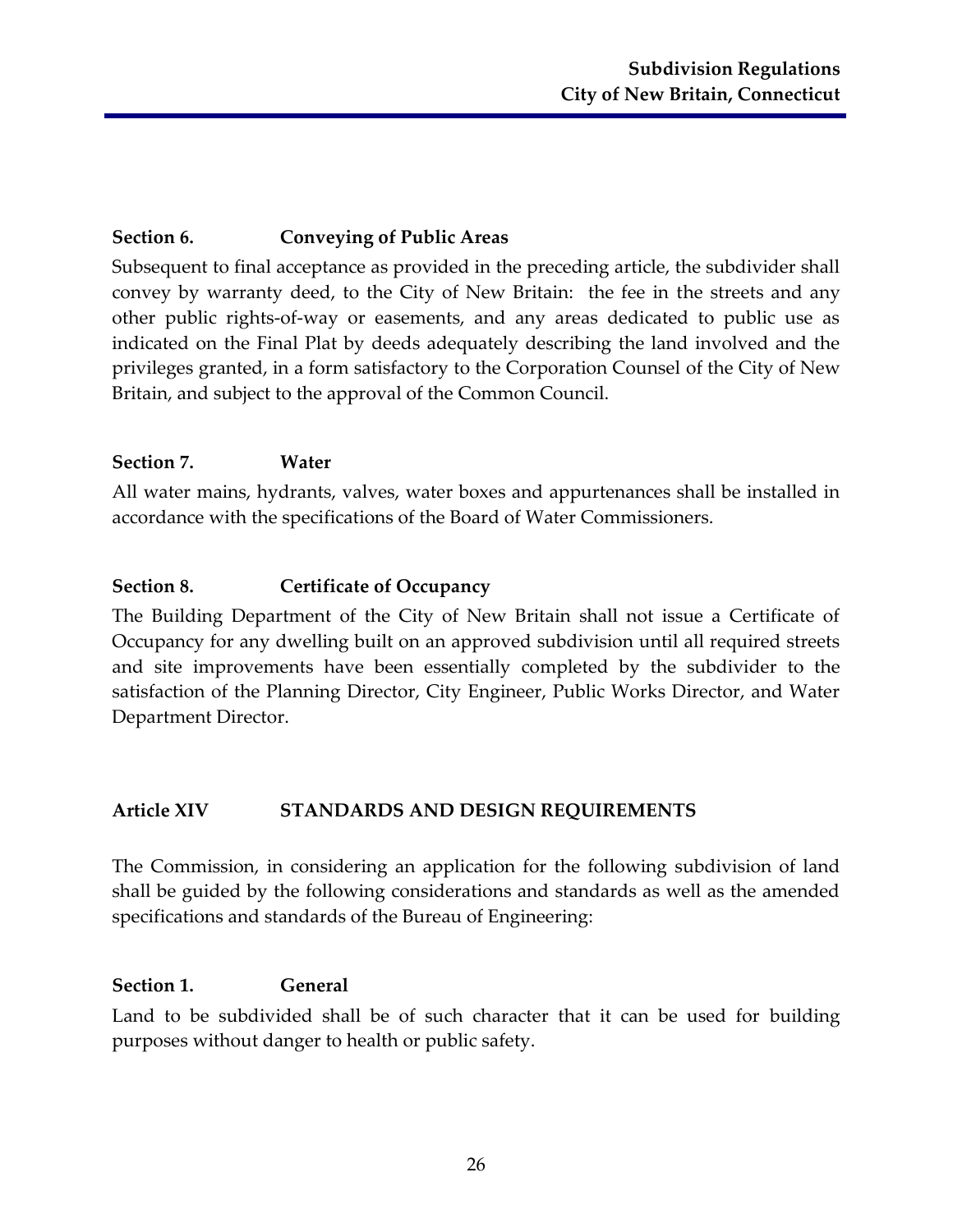#### <span id="page-28-0"></span>**Section 2. Streets**

- A. Proposed streets shall be suitably located, of sufficient width, and adequately improved, to accommodate the prospective traffic, and to afford satisfactory access to police, fire-fighting apparatus, snow removal or other road maintenance equipment.
- B. Proposed streets shall be appropriate to the topography and location giving due consideration to contours and natural features.
- C. Proposed streets shall be in harmony with existing or proposed streets especially with regard to safe intersection design and when required by the Commission, provision shall be made for future extension of streets.
- D. Adequate vehicular and pedestrian access should be provided to all parcels.
- E. Minor streets shall be so laid out that their use by through traffic will be discouraged.
- F. Where a subdivision abuts or contains an existing or proposed arterial street, the Commission may require reverse frontage with screen planting contained on a non-access reservation along the rear property line, a marginal access street, or such other treatment as may be necessary for adequate protection of residential properties and to afford separation of through and local traffic.
- G. Street jog intersection with center line offsets of less than 125 feet shall be avoided.
- H. Curves shall be laid out with a minimum center line radius of 300 feet and with due regard for public safety.
- I. Right-of-way widths shall be as follows: Minor and Secondary streets, not less than 50 feet; Major streets, not less than 60 feet.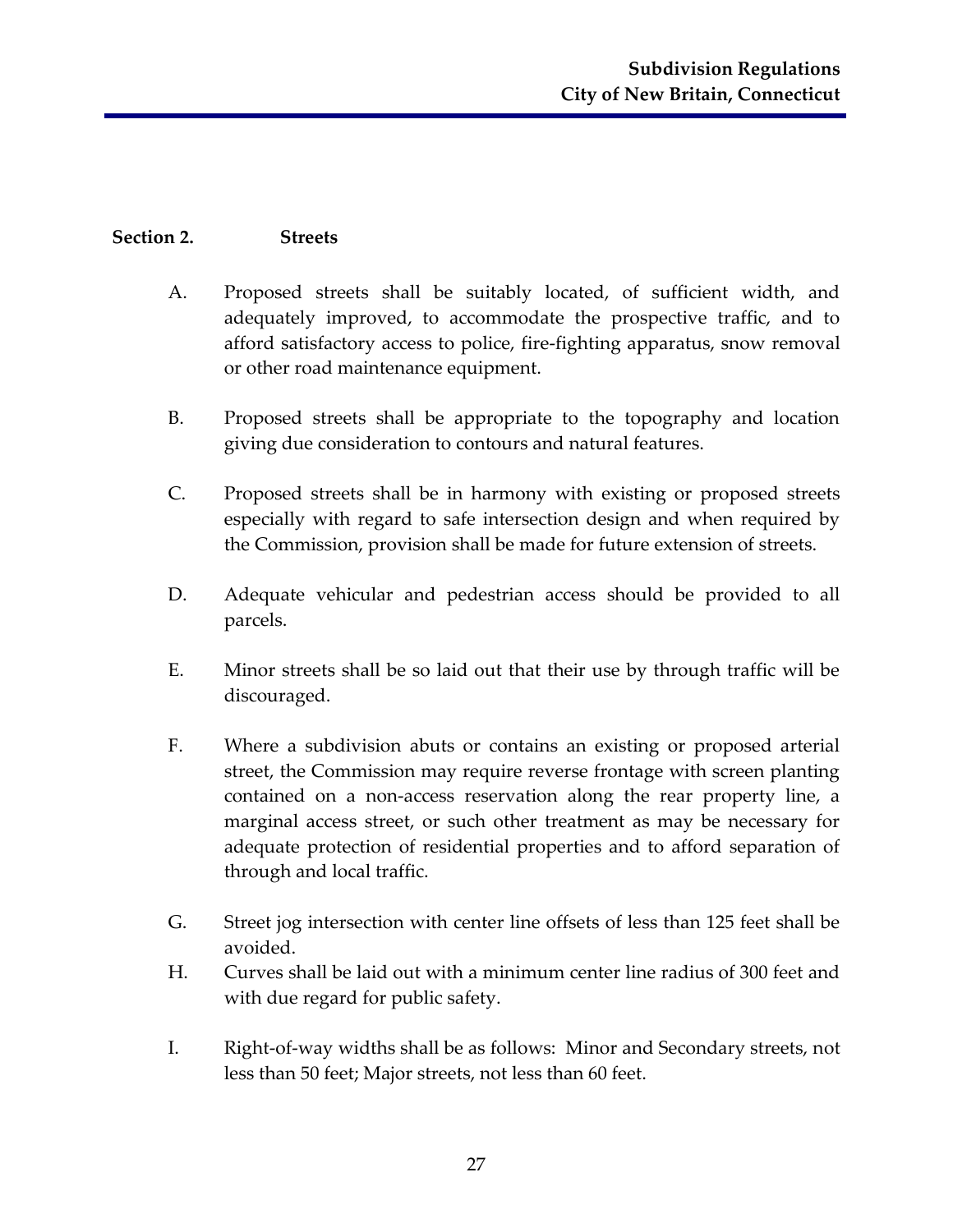- J. Street roadway or pavement widths shall be as follows: Minor and Secondary streets, not less than 30 feet; Major streets, not less than 40 feet. The cross section designs for all streets shall conform to the City of New Britain standards available from the Bureau of Engineering.
- K. Right angle street intersections are desired, but where physical conditions make this impossible, the angle should not be less than 75 degrees. The minimum radius of curve at street corners on the right-of-way line shall be 15 feet.
- L. Cul-de-sac streets or a linked series of cul-de-sac streets shall not exceed, in aggregate, a total of 1600' in length and shall have a circular turnaround with a minimum radius of 50' to the right-of-way line. [Amended 12-7-87]
- M. There shall be a minimum street grade of 0.6 percent. Maximum grades in excess of the following are not desired but may be approved; Minor and Secondary streets 10 percent, and Major streets 5 percent.
- N. Any intersecting grades shall be connected by vertical curves of suitable length, as determined by the City Engineer.
- O. Private streets shall be prohibited.
- P. Alleys shall not be permitted in residential areas except where to topography of the land prohibits conventional vehicular access, where garage driveways leading directly into heavy traffic are prohibited, or where lots are intended for row or group houses.
- Q. No street names shall be used which will duplicate or be confused with the names of existing streets. Street names shall be subject to the approval of the Commission.
- R. In order to facilitate solar access, the street layout shall, as far as practicable, have an east-west orientation, with a maximum deviation of within 30 degrees of true east. This east-west street orientation will enable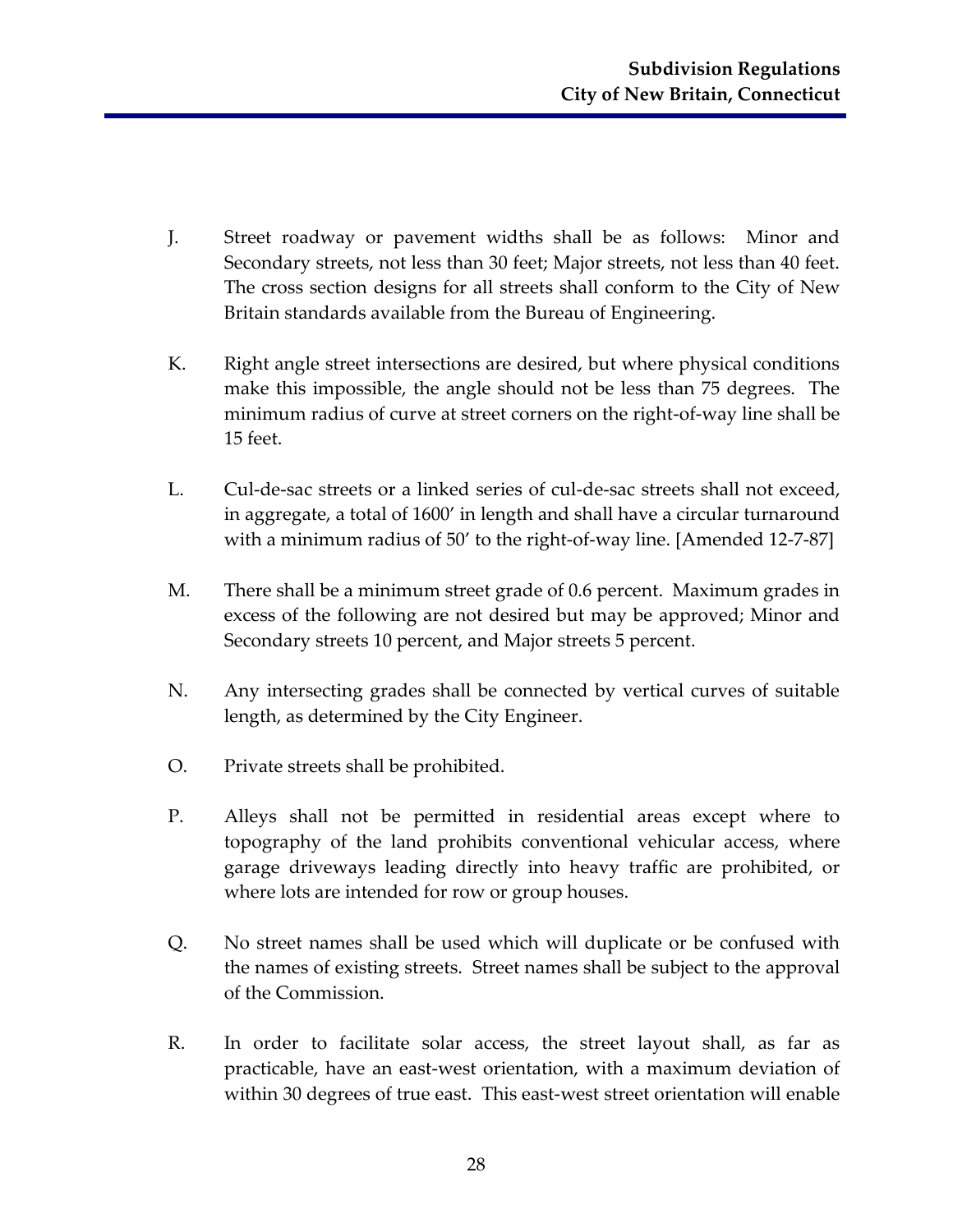the principal buildings to be oriented within 30 degrees of true south, while also having the long axis of each building parallel to the street. {Amendment Approved 12-1-86]

#### <span id="page-30-0"></span>**Section 3. Blocks**

- A. The lengths, widths, and shapes of blocks shall be determined with regard to:
	- 1. Provision of adequate building sites suitable to the special needs of the type of use contemplated.
	- 2. Zoning requirements as to lot sizes and dimensions.
	- 3. Need for convenient access, circulation, control and safety of street traffic.
	- 4. Limitations and opportunities of topography.

#### <span id="page-30-1"></span>**Section 4. Lots**

- A. The lot size, width, depth, shape, and orientation and the minimum building setback lines shall be appropriate for the location of the subdivision and for the type of development and use contemplated.
- B. Lot dimensions and building lines and provision for off-street parking shall conform to the requirements of the Zoning Ordinances.
- C. Corner lots for residential use shall have extra width to permit appropriate building setback from and orientation to both streets.
- D. In cases where septic tanks are planned to be used, all building lots shall be of sufficient area, topography and sub-surface condition that adequate sewage disposal facilities may be established in order to protect the health and welfare of the community as determined by the Director of Health.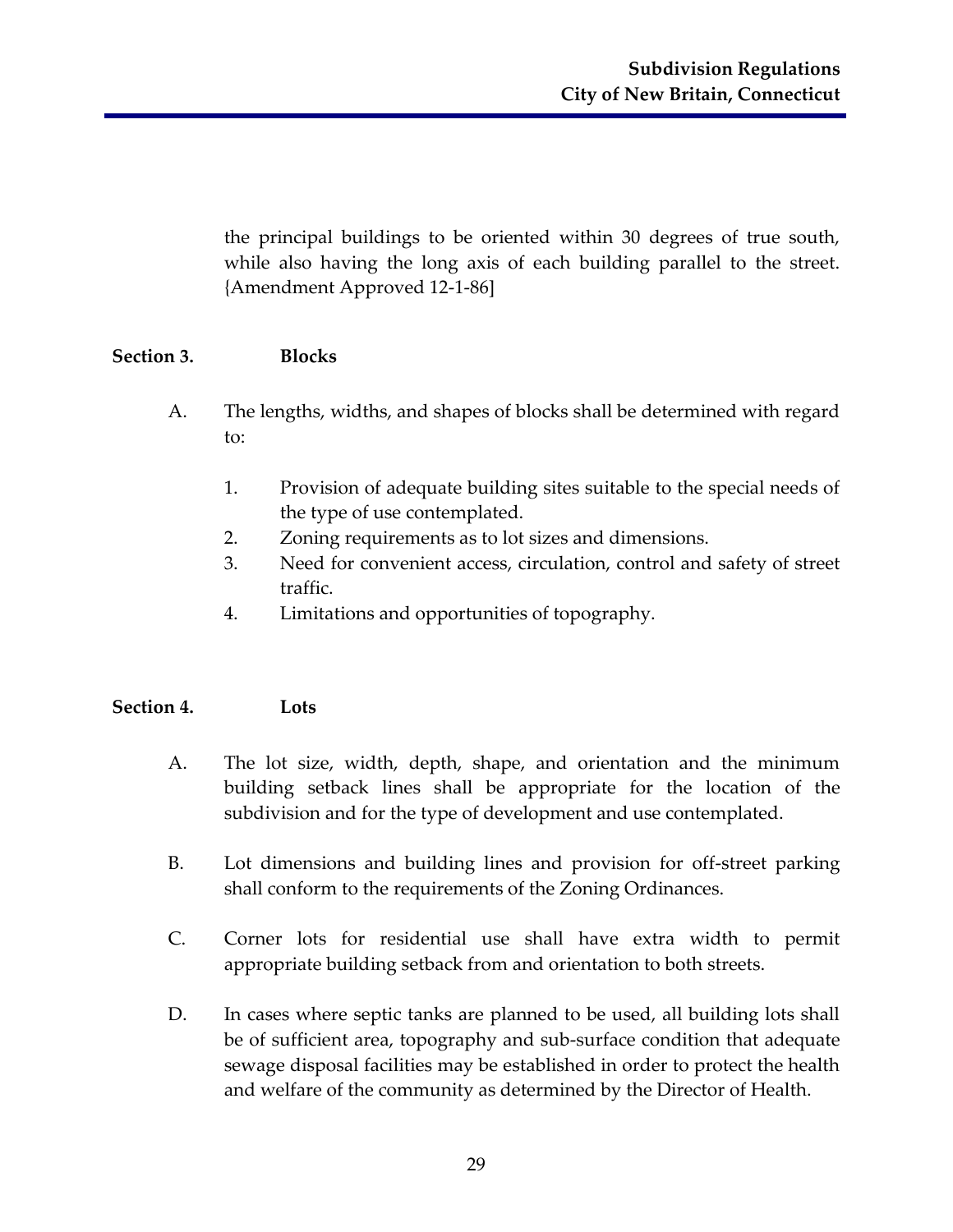- E. Each lot shall be provided with satisfactory access to public street by means of frontage on such public street.
- F. Side lot lines for their entire length shall be at right angles or radial to street lines or nearly radial as possible to provide reasonable equitable lot area. Each side lot line shall contain one-bearing and dimension only.
- G. To the extent possible, lot dimensions and building lines should be planned and designed to encourage energy conservation through the use of passive solar techniques as defined in these regulations. At the discretion of the Commission, in order to protect or improve solar access, building setback distances for individual lots may be increased or may be decreased pursuant to the established criteria. [Amendment Approved 12- 1-86]
- H. Temporary Cul-de-sacs:

1. The land taken by the City will require easements to the segments of the turn-around outside the normal road right-of-way width. Easements to such segments shall be extinguished to the adjoining property owners when the road is extended, and any and all expenses shall be borne by the applicant requesting the extension; a not to that effect will be placed on the Final Plat. [Amendment Approved 12-1-86]

# <span id="page-31-0"></span>**Section 5. Open Spaces**

Due consideration shall be given for the dedication or reservation of suitable open spaces for parks, schools and other public areas, which shall be in general conformity with the Master Plan.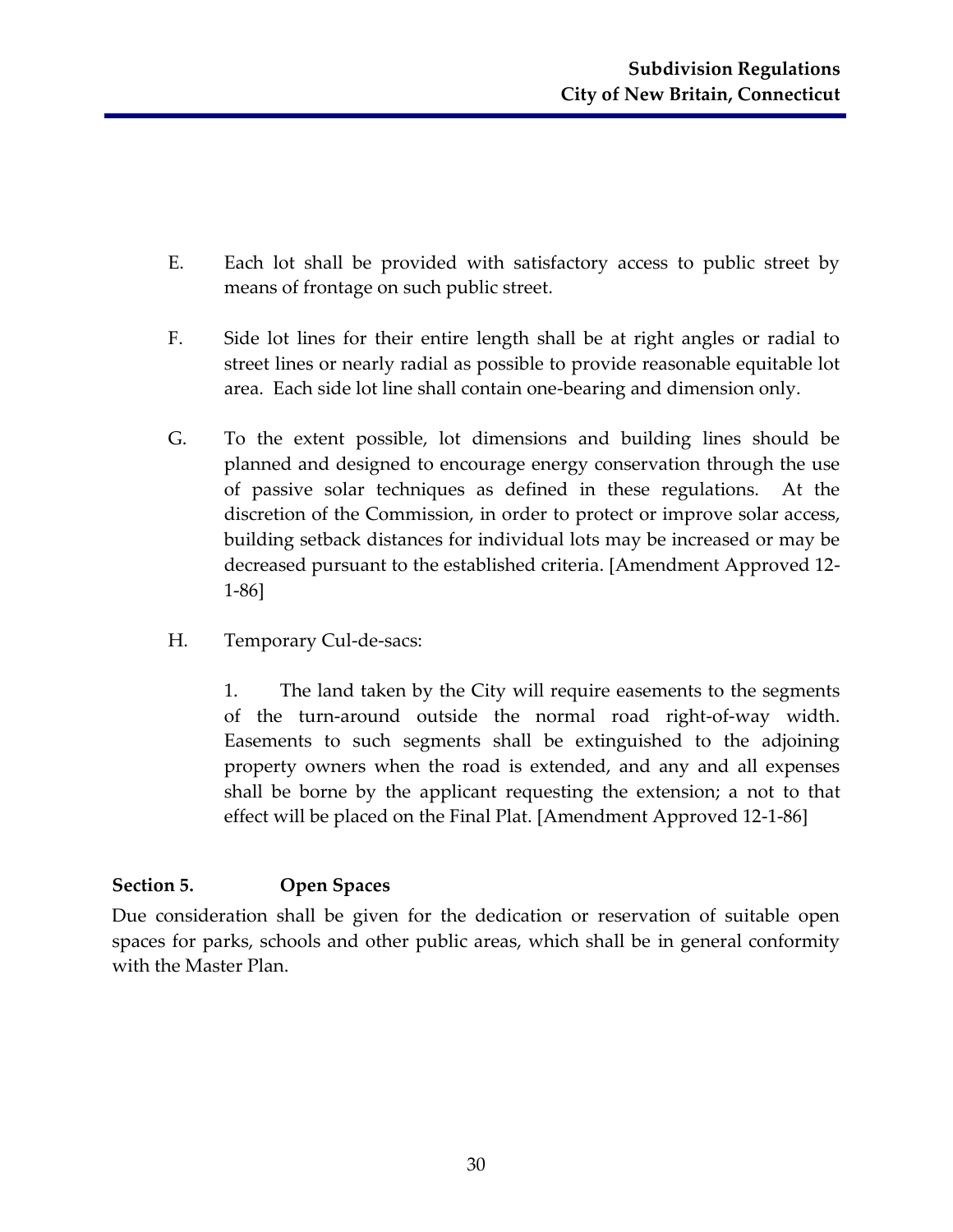# <span id="page-32-0"></span>**Article XV IMPROVEMENTS TO BE PROVIDED BY SUBDIVIDER**

The subdivider shall be required to improve and develop the land as to protect the health, safety and welfare of the community; said improvements shall at least include the following:

#### <span id="page-32-1"></span>**Section 1. Monuments**

Cement monuments and castings shall be obtained from the Board of Public Works of the City of New Britain and installed by the subdivider after final paving of the street in accordance with plans and profiles as approved. They shall be set to the finished grade of the paving at the center line point of curvature and point of tangency street intersections, and at other locations designated by the Bureau of Engineering; said monuments shall be shown on the Final Plat.

Iron pins shall be installed at all corners.

# <span id="page-32-2"></span>**Section 2. Street Grading**

The grading of streets shall be done in accordance with the plans and profiles of the City of New Britain, said plans shall comply with Typical Plan and Cross Section of Streets, supplied by the Bureau of Engineering or the Board of Public Works and shall be filed in the Bureau of Engineering as required by Article XI, Section 1. Slope rights shall be acquired from all abutting land owners, if necessary.

# <span id="page-32-3"></span>**Section 3. Sanitary Sewers and Facilities**

Where it is possible to install sewers, the Commission shall require that these be installed by the subdivider according to specifications to be provided by the City Engineer, before the plan is finally approved.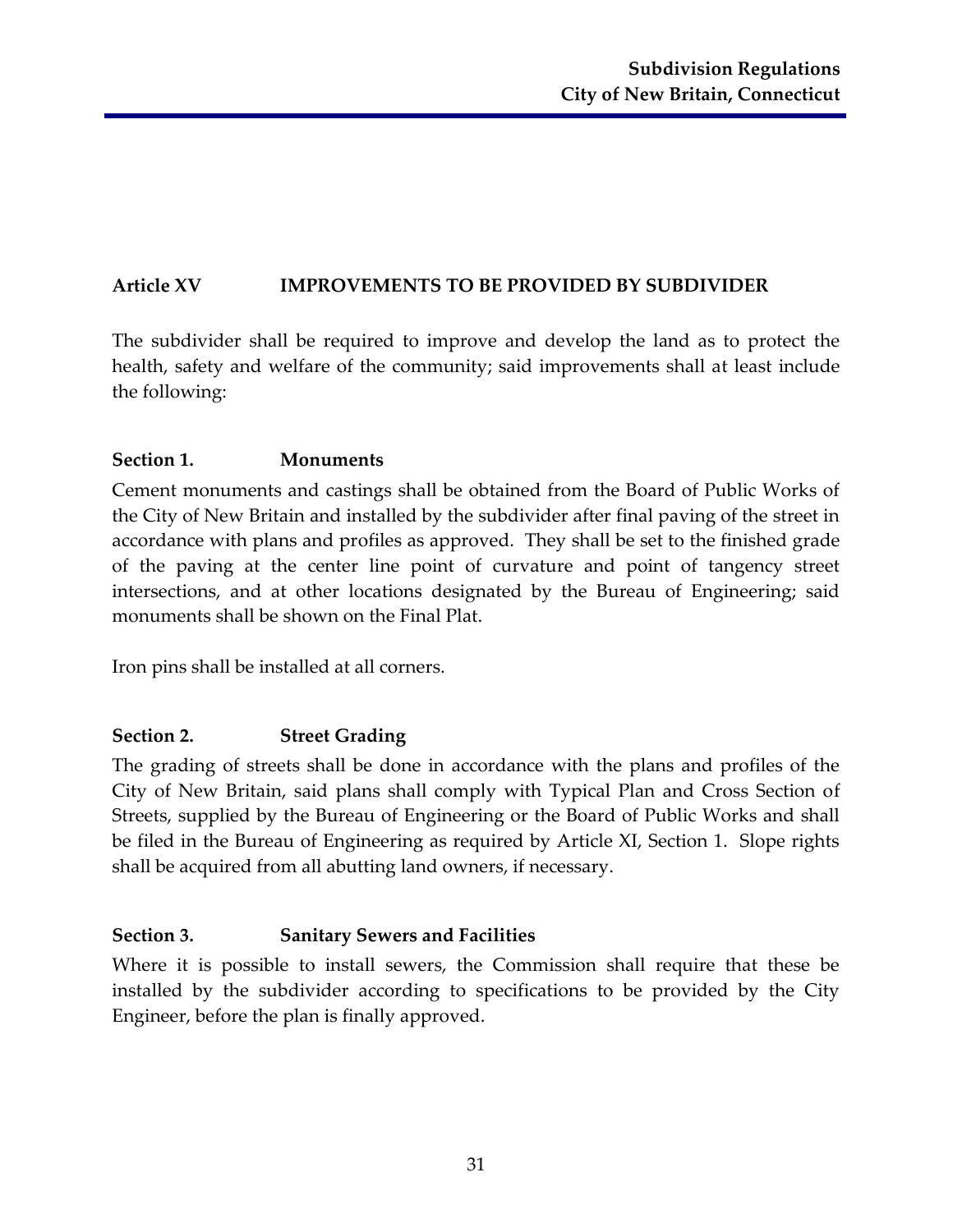#### <span id="page-33-0"></span>**Section 4. Storm Drainage**

The Final Plat shall show storm sewers, culverts, bridges, catch basins, inlets, under drains, and drainage easements and any other structures or facilities suitable to give the streets and adjacent lots proper drainage. All such installations must meet with the approval of the City Engineer and their installation shall be subject to his supervision.

#### <span id="page-33-1"></span>**Section 4.5. Utilities**

In all subdivisions requiring the construction of new streets, the Commission shall required that all electrical, telephone, Cable TV and streetlight wiring be installed underground. These utilities shall be constructed to City of New Britain standards at no cost to the City of New Britain. {Amendment Approved 12-1-86}

#### <span id="page-33-2"></span>**Section 5. Septic Tanks**

Percolation tests shall be made, at the expense of the developer, by the Director of Health, where the installation of sewers is not possible. The Director of Health shall submit to the Commission his certification stating the detailed results of such tests. All building lots shall be of sufficient area, topography and sub-surface condition that adequate sewage disposal facilities may be established in order to protect the health and welfare of the community.

#### <span id="page-33-3"></span>**Section 6. Concrete Curbs and Sidewalks**

Concrete curbs and sidewalks shall be installed in all subdivisions on both sides of the street, when applicable, at the developer's expense in accordance with City of New Britain standards wherever required by the City Plan Commission, except as provided in Article X, Section 5.

#### <span id="page-33-4"></span>**Section 7. Roadway Surfacing and Paving**

A. That area of the road bed upon which the base and pavement is placed shall be known as the sub-base. The sub-base shall be excavated to a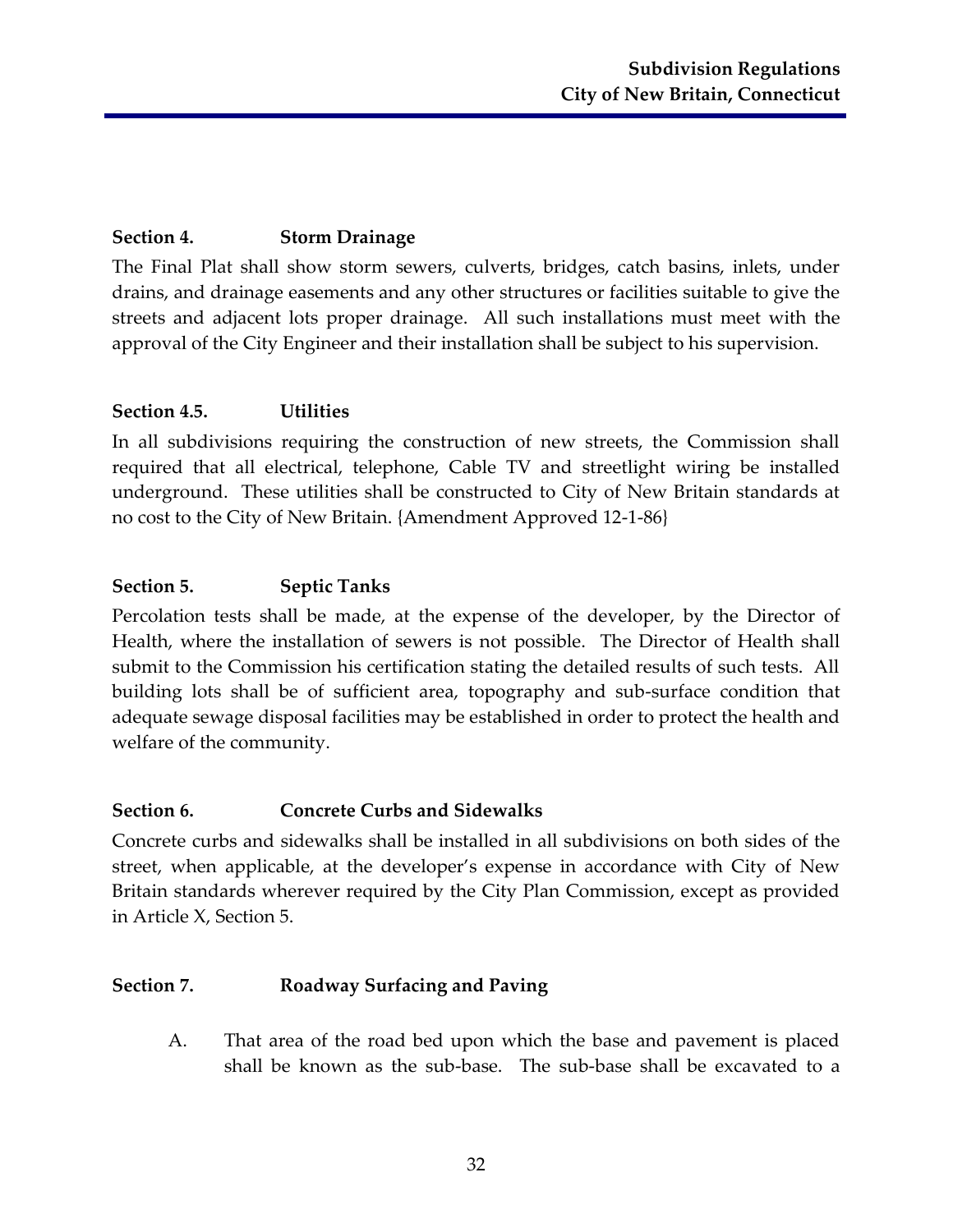depth of eleven (11) inches below the finished grade of the roadway. The sub-base shall be of a stable material.

- B. The base course shall be constructed in two equal layers of approved processed aggregate upon the sub-base to a total compacted depth of seven (7) inches. Both layers shall be firmly compacted by a power roller of at least ten (10) tons. This base shall conform to Connecticut Highway Specifications, Section M.05.01 for Broken Stone Processed Aggregate.
- C. The pavement shall consist of four (4) inches compacted Bituminous Concrete constructed in two (2) applications on the base course prepared in accordance with these specifications. The first course shall be constructed of a bituminous binder course (Connecticut State Highway Specifications – Class I – Binder Course) to such a depth that this course will be two and one-half (2-1/2) inches in thickness after compaction. Binder Course Class I material and method of construction shall conform to the requirements of Connecticut State Highway Specifications, Sections M.04 and 4.06.03.
- D. The second course shall consist of a surface course (Connecticut State Highway Specifications – Class 2 – Surface Course) to such depth that this course will be one and one half (1-1/2) inches in thickness after compaction. Finish course Class 2 material and method of construction shall conform to the requirements of Connecticut Highway Specifications, Sections M.04 and 4.06.03.
- E. Paving equipment shall be of the self-powered type with an adapter to provide guidance of the screeding action. The screed or strike-off member shall be adjustable to the shape of the cross section of the finished pavement. Some method shall be provided for the tilting of the screed while in operation to secure the proper "drag" and to provide the compressive action necessary to prevent "pulling" and to result in the uniformly screeded surface required. The machine shall have a sufficient number of driving wheels so that there will be no undue amount of slippage. Whenever the design of the equipment and plan of operation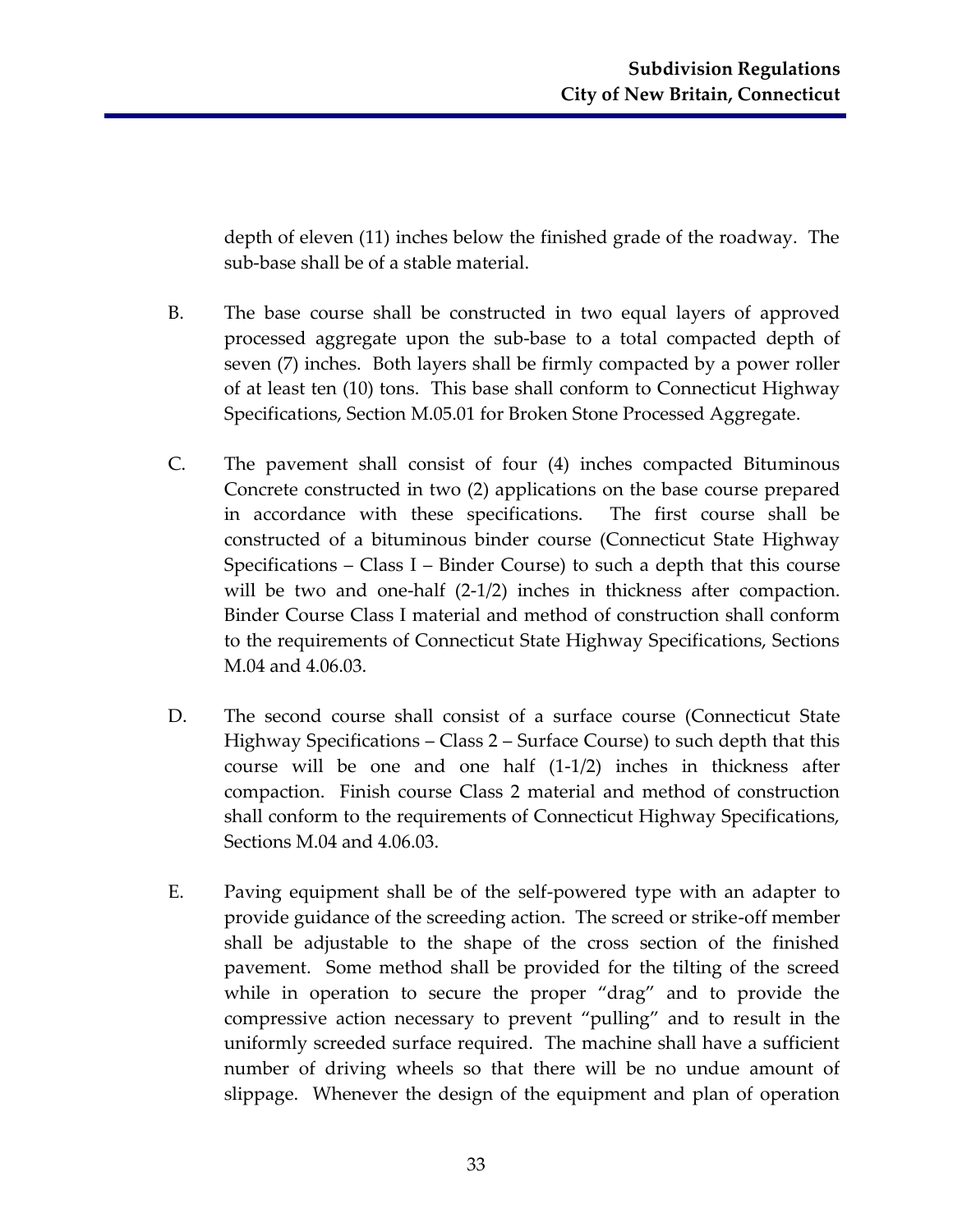are such that the driving wheels travel on the finished surface of a completed pavement, said wheels shall be equipped with rubber tires or other means to protect the finished surface. Means shall be provided for heating the screeding members by some method that will prevent accumulations of bituminous material.

F. All connections for sanitary sewers, storm water sewers, and water shall be connected to and brought to each individual lot, as shown on the said subdivision map so as to be readily accessible to serve each building on said lot as shown on subdivision map prior to completion of the street as stated in a, b, c, e, above.

#### <span id="page-35-0"></span>**Section 8. Street Signs**

Street signs showing the names of all intersecting streets shall be erected at each intersection. All signs shall be purchased from the Board of Public Works and shall be installed by the subdivider, at his own expense. Before a Certificate of Occupancy is issued, street signs shall be erected on the street serving the houses to be occupied.

#### <span id="page-35-1"></span>**Section 9. Tot Lots**

Where separate private yards for each dwelling unit are not provided or not adequate, a play lot or lots of between 2,000 to 5000 sq. ft. for preschool children shall be provided, for every 75 – 200 dwelling units which have more than one (1) bedroom.

#### <span id="page-35-2"></span>**Section 10. Street Trees**

- A. Street trees shall be provided in all subdivisions and the cost shall be included in the surety bond.
- B. Trees shall be planted at intervals of at least one (1) tree per building lot. No trees shall be planted between a street's pavement and a sidewalk, if required. Trees should be located in such a manner as to avoid shading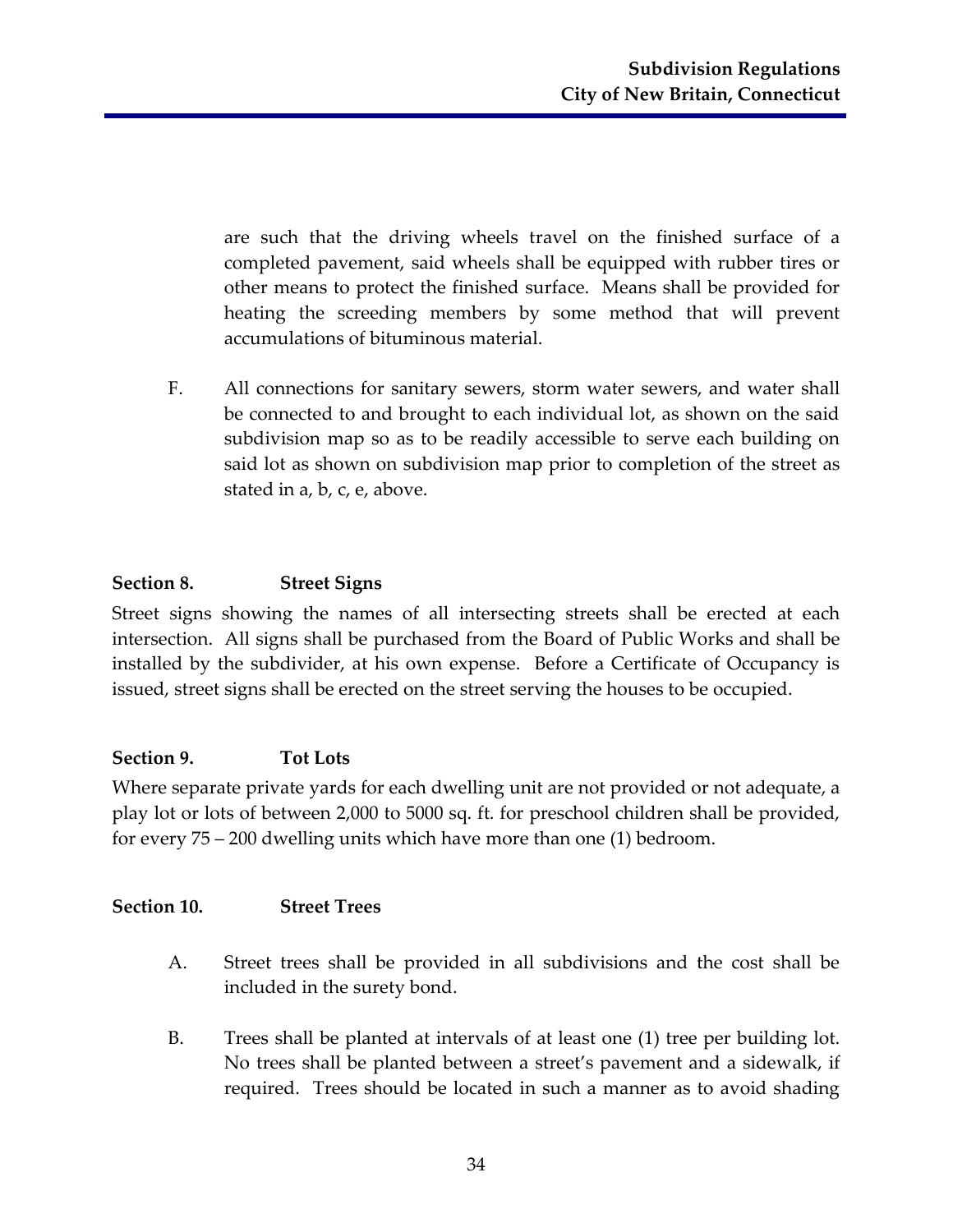the most southerly side of a proposed building location in order to facilitate the use of solar energy systems.

C. The height shall be not less than a height of six (6) feet above the finished ground level and the caliper shall be between 1-1/2 inches and 3-1/2 inches.

The Commission may waive this specification in favor of planting equivalent number of trees in landscaped groups.

D. All planting strips within the street right-of-way shall be finished graded, properly prepared, and seeded or sodden with lawn grass in conformance with good nursery and landscape practice.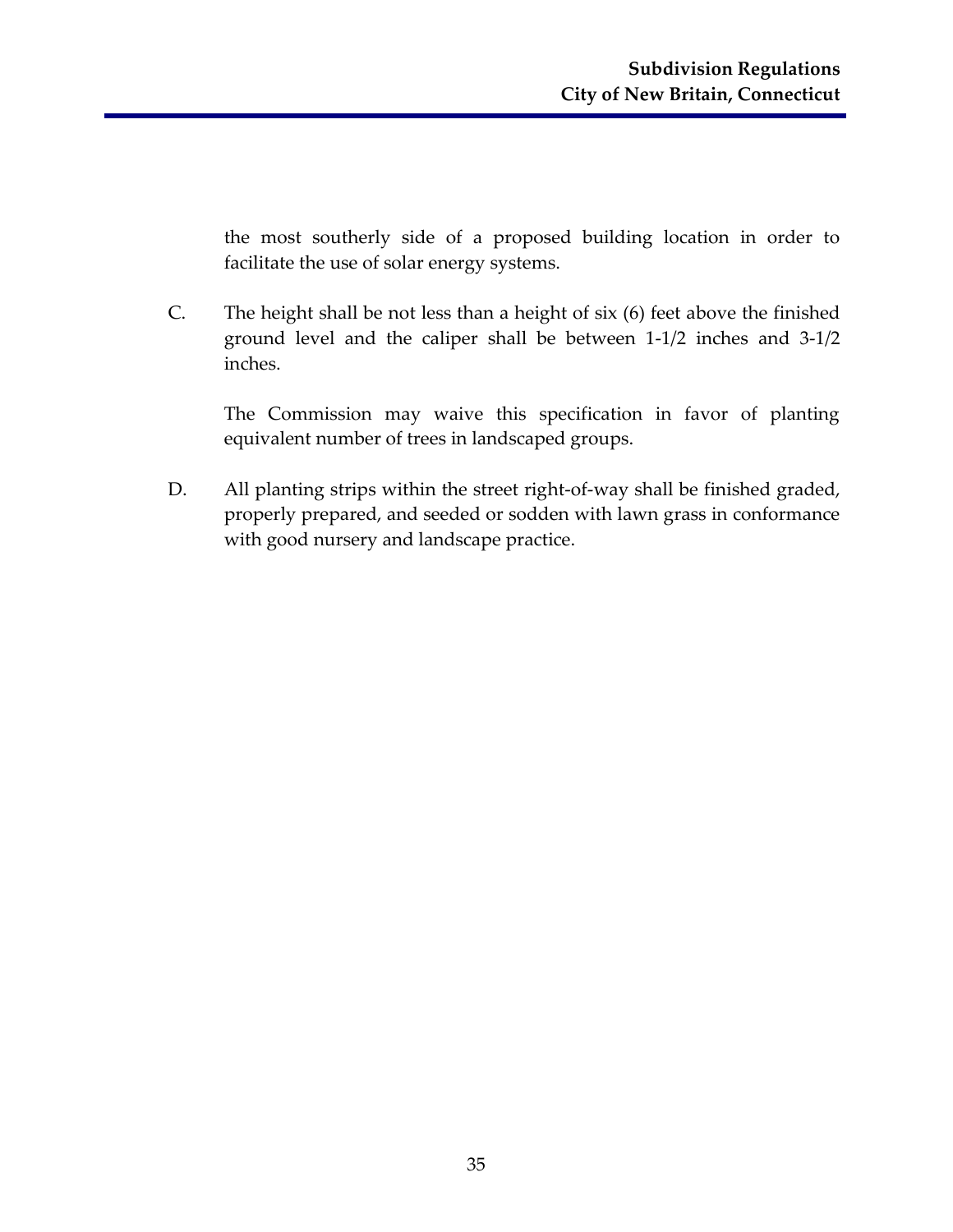# <span id="page-37-0"></span>**SOIL EROSION AND SEDIMENT CONTROL REGULATIONS FOR LAND DEVELOPMENT [Effective Date: July 1, 1985]**

#### **Section 1 Preamble, Enacting Clause and Short Title**

#### 1.1 Preamble

The Regulations are designed to further the purposes set forth in Public Act 83- 388 entitled "An Act Concerning Soil Erosion and Sediment Control" as it may apply to activities subject to Sections B-2 of the General Statutes of the State of Connecticut; to strengthen and extend the soil erosion and sediment control activity in the Town and to reduce the danger from storm water runoff, minimize sediment pollution from land being developed and to conserve and protect the land, water, air and other environmental resources of the Town.

# 1.2 Enacting Clause, Short Title

The Commission, acting under authority of Public Act 83-388 of the General Statutes of the State of Connecticut, hereby adopts and enacts these Regulations as the "Soil Erosion and Sediment Control Regulations for Land Development of the City of New Britain, Connecticut."

All references to the Connecticut General Statutes refer to the Revision of 1958, as amended.

#### 1.3 Basic Requirements

No land development which is cumulatively more than one-half acre in area may be undertaken in any district unless certification therefore in compliance with the provisions of these Regulations has first been obtained from the Commission or its appointed agent.

#### 1.4 Definitions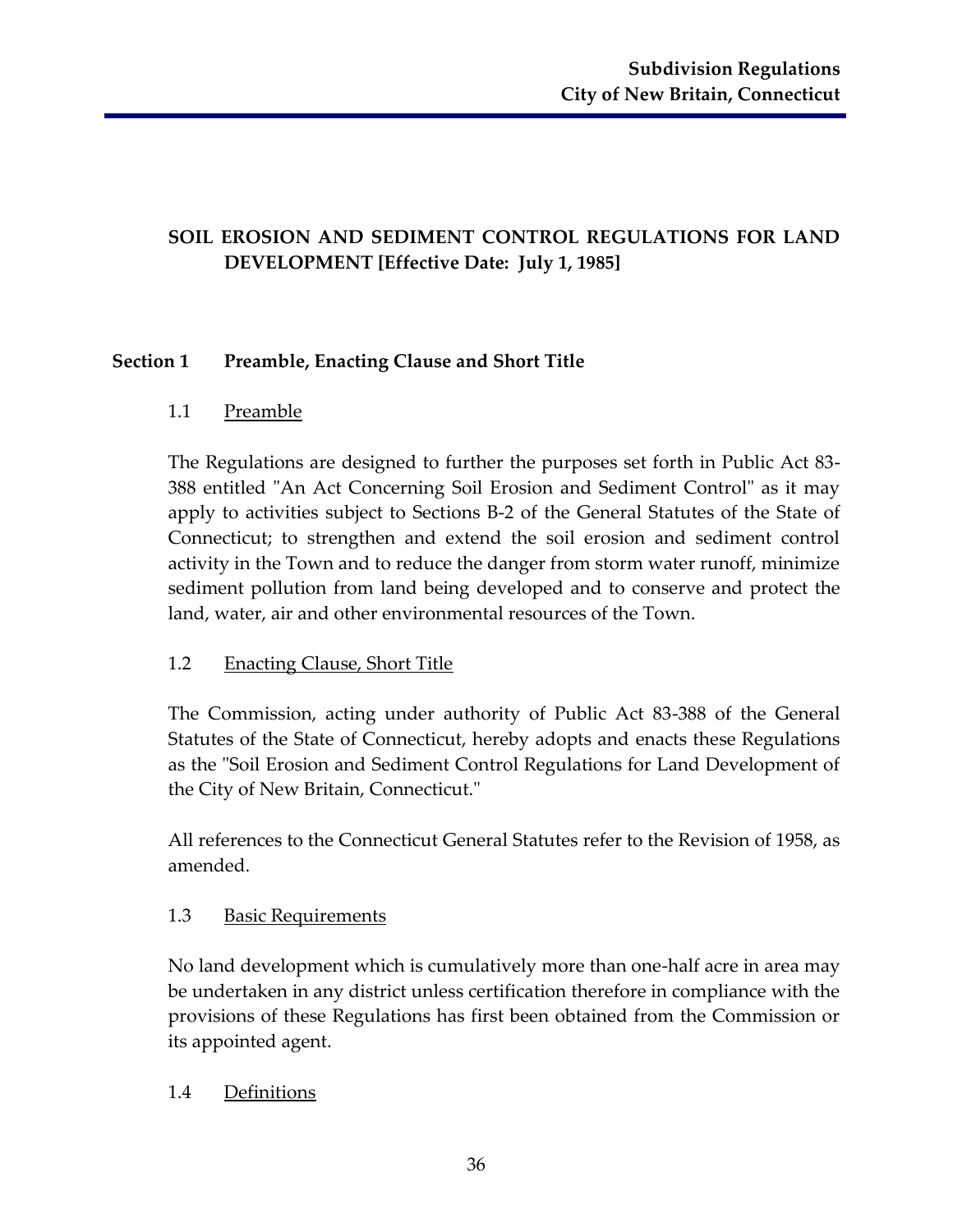For the purpose of these Regulations, the words and terms hereinafter listed are hereby defined as follows:

*Certification.* A signed, written approval by the Commission that a soil erosion and sediment control plan complies with the applicable requirements of these Regulations.

*City.* The City of New Britain, County of Hartford, Connecticut

*Commission.* The City Plan Commission of the City of New Britain, Connecticut

*County Soil and Water Conservation District.* The Hartford County Soil and Water Conservation District established under subsection (a) of Section 221-315 of the General Statutes of the State of Connecticut.

*Development.* In connection with a soil erosion and sediment control plan any construction of grading activities to improved or unimproved real estate.

*Disturbed Area.* An area where the ground cover is destroyed or removed leaving the land subject to accelerated erosion.

*Erosion.* The detachment and movement of soil or rock fragments by water, wind, ice or gravity.

*Grading*. Any excavating, grubbing, filling (including hydraulic fill) or stockpiling of earth materials or any combination thereof, including the land in its excavated or filled condition.

*Inspection.* The periodic review of sediment and erosion control measures shown on the certified plan.

*Sediment.* Solid material, either mineral or organic, that is in suspension, is transported, or has been moved from its site of origin of erosion.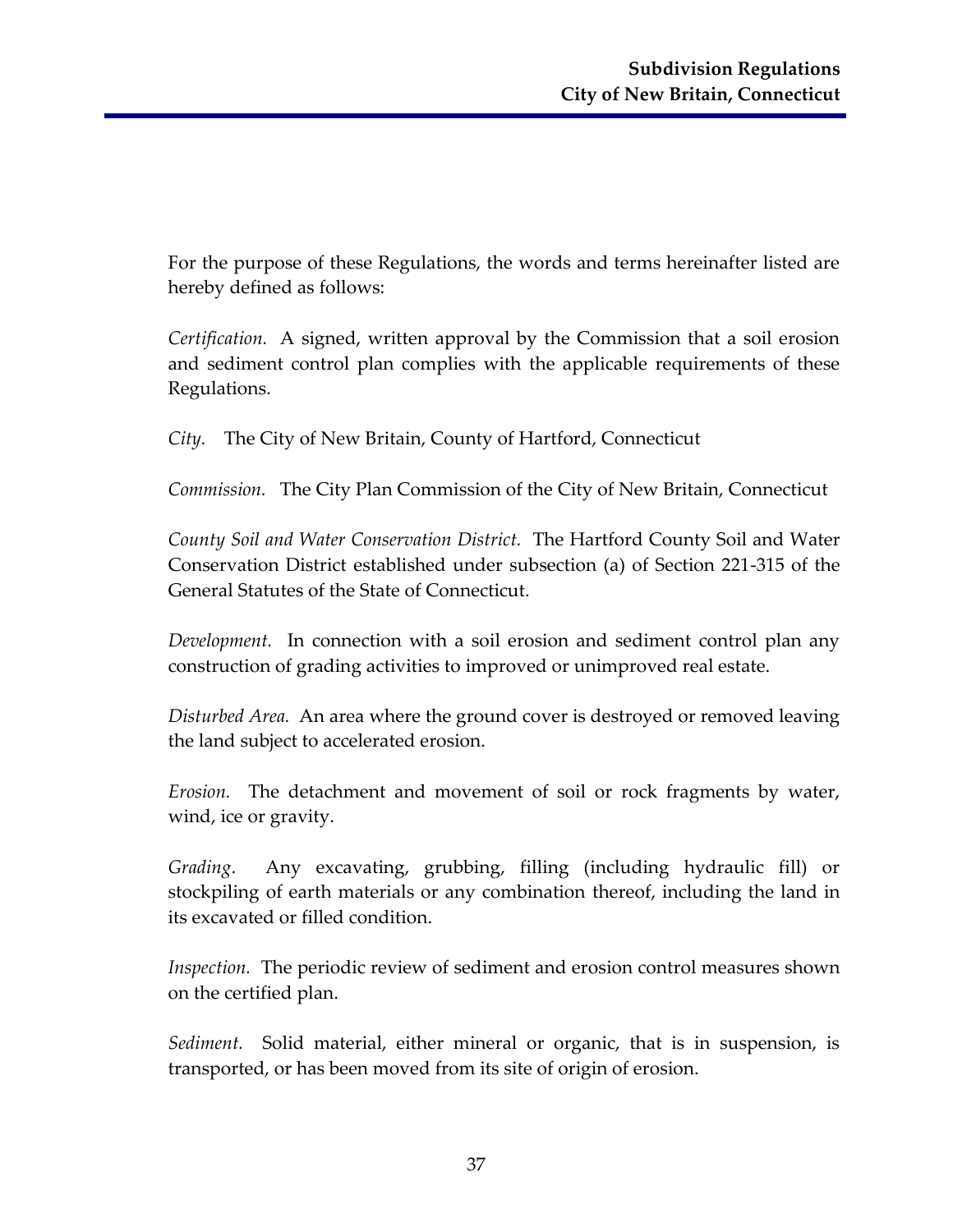*Soil.* Any unconsolidated mineral or organic material of any origin.

*Soil Erosion and Sediment Control Plan.* A scheme that minimizes soil erosion and sedimentation resulting from development and includes, but is not limited to a map and a narrative.

# **Section 2. Activities Requiring a Certified Erosion and Sediment Control Plan.**

2.1 A soil erosion and sediment control plan shall be submitted with any application for development when the disturbed area or such development is cumulatively more than one-half acre.

#### **Section 3. Exemptions**

3.1 A single family dwelling that is not part of a subdivision of land shall be exempt from these soil erosion and sediment control regulations.

# **Section 4. Erosion and Sediment Control Plan.**

4.1 To be eligible for certification, a soil erosion and sediment control plan shall contain proper provisions to adequately control accelerated erosion and sedimentation and reduce the danger from storm water runoff on the proposed site based on the best available technology. For methods and practices necessary for certification, refer to the "Connecticut Guidelines for Soil Erosion and Sediment Control (1985)", as amended, published by the Connecticut Council on Soil and Water Conservation. Alternative principles, methods and practices may be used with prior approval of the Commission.

- 4.2 Said plan shall contain, but not be limited to:
	- A. A narrative describing: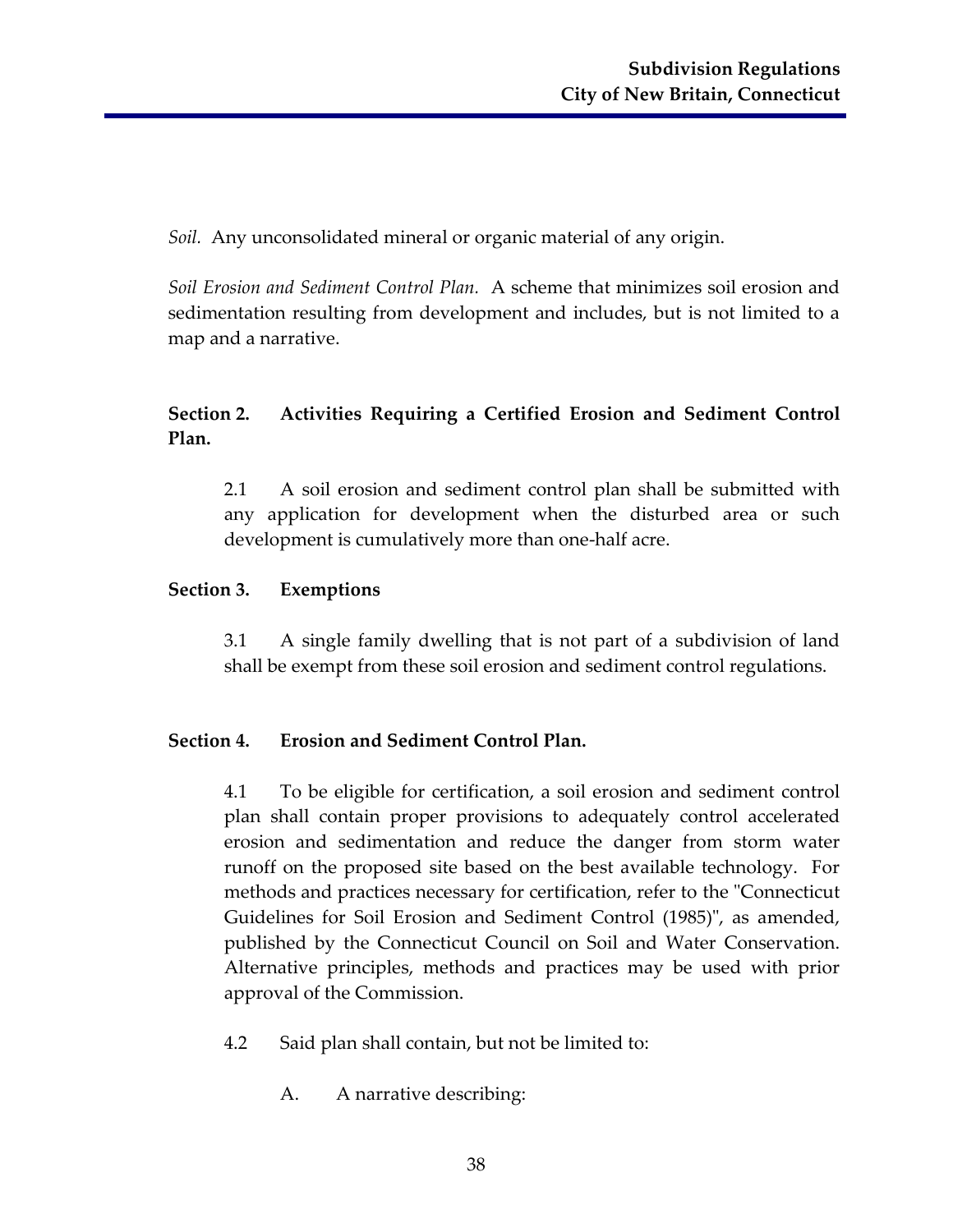- 1. The development.
- 2. The schedule for grading and construction activities including:
	- a. start and completion dates;
	- b. sequence of grading and construction activities;
	- c. sequence for installation and/or application of soil erosion and sedimentation control measures;
	- d. sequence for final stabilization of the project site.
- 3. The design criteria for proposed soil erosion and sediment control measures and storm water management facilities.
- 4. The construction details for proposed soil erosion and sediment control measures and storm water management facilities.
- 5. The installation and/or application procedures for proposed soil erosion and sediment control measures and storm water management facilities.
- 6. The operations and maintenance program for proposed soil erosion and sediment control measures and storm water management facilities.
- B. A site plan at a scale of a t least one inch equals forth feet on sheets of either 18" x 24" or 24" x 36" in size prepared by a land surveyor licensed to practice in the State of Connecticut to show:
	- 1. The location of the proposed development and adjacent properties;
	- 2. The existing and proposed topography including soil types, wetlands, water courses and water bodies;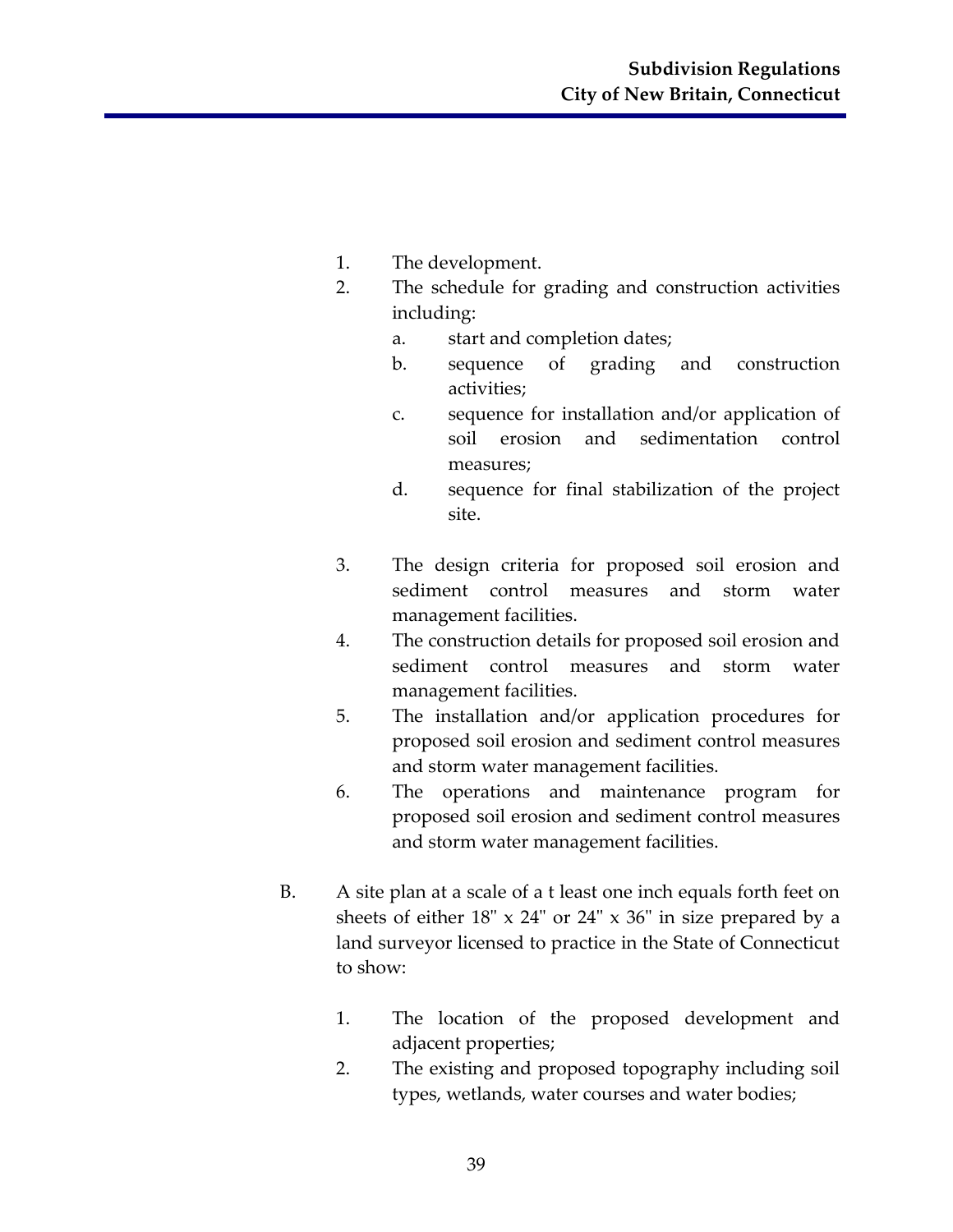- 3. The proposed area alterations including cleared, excavated, filled or graded areas and proposed structures, utilities, roads and, if applicable, new property lines;
- 4. The existing structures on the project site, if any;
- 5. The location and details for all proposed soil erosion and sediment control measures and storm water management facilities;
- 6. The sequence of grading and construction activities;
- 7. The sequence and installation and/or application of soil erosion and sediment control measures;
- 8. The sequence for final stabilization of the development site.
- C. Any other information deemed necessary and appropriate by the applicant or requested by the Commission or its designated agent.

#### **Section 5. Minimum Acceptable Standards**

- 5.1 Plans for soil erosion and sediment control shall be developed in accordance with these Regulations using the principles as outlined in Chapters 3 and 4 of the "Connecticut Guidelines for Soil Erosion and Sediment Control (1985), as amended". Soil erosion and sediment control plans shall result in a development that minimizes erosion and sedimentation during construction; is stabilized and protected from erosion when completed; and does not cause off-site erosion and/or sedimentation.
- 5.2 The minimum standards for individual measures are those in the "Connecticut Guidelines for Soil Erosion and Sediment Control (1985), as amended". The Commission or its appointed agent may grant exceptions when requested by the applicant if technically sound reasons are presented.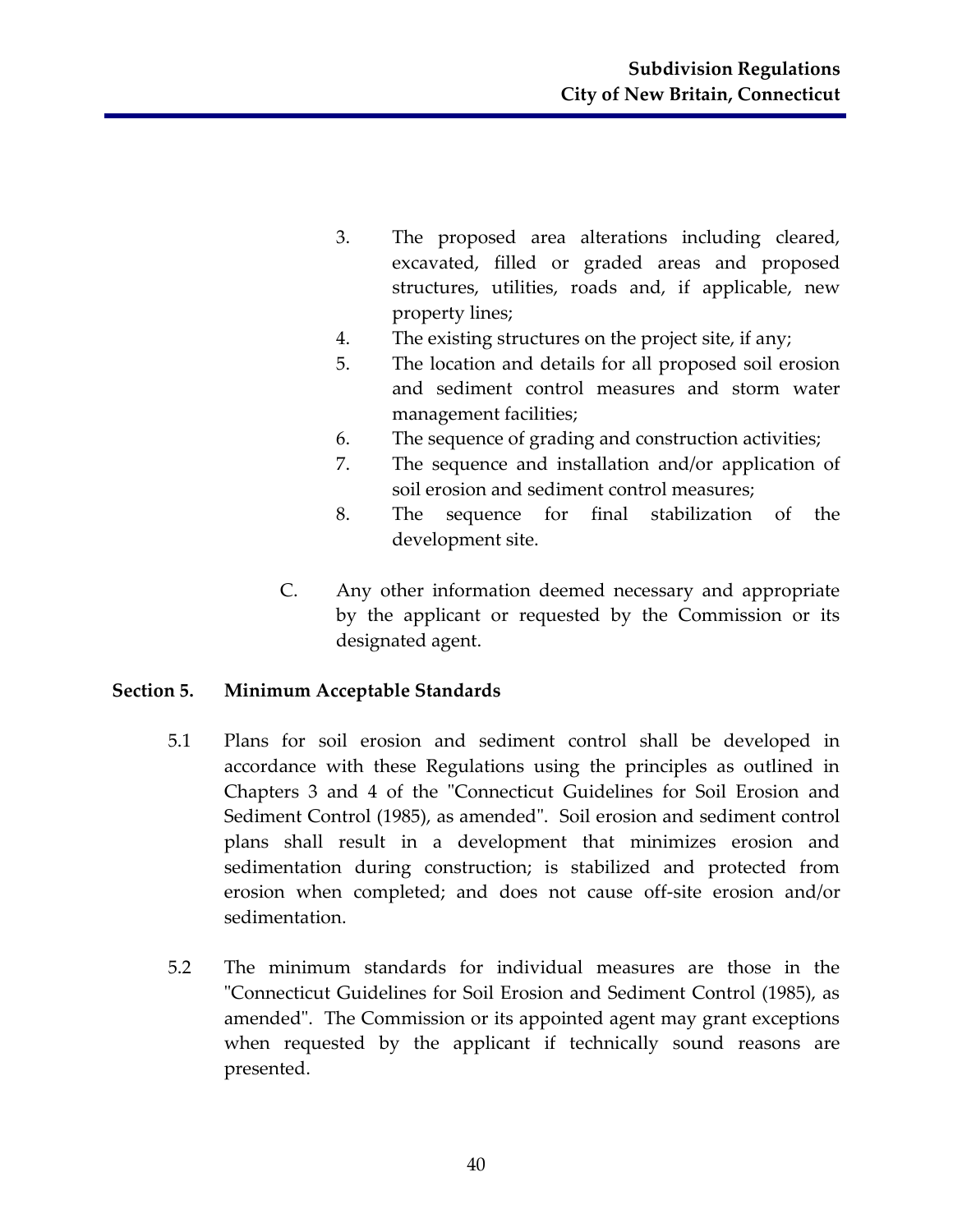5.3 The appropriate method from Chapter 9 of the "Connecticut Guidelines for Soil Erosion and Sediment Control (1985), as amended", shall be used in determining the peak flow rates and volumes of runoff unless an alternate method is approved by the Commission.

#### **Section 6. Issuance or Denial of Certification.**

- 6.1 The Commission or its authorized agent shall either certify that the soil erosion and sediment control plan, as filed, complies with the requirements and objectives of these Regulations or shall deny certification when the development proposal does not comply with these Regulations.
- 6.2 Nothing in these Regulations shall be construed as extending the time limits for the approval of any application under Chapters 124 or 126 of the General Statutes of the State of Connecticut.
- 6.3 Prior to certification, any plan submitted to the municipality may be reviewed by the County Soil and Water Conservation District, which may make recommendations concerning such plans, provided such review, shall be completed within thirty days of the receipt of such plan.
- 6.4 The Commission may forward a copy of the development proposal to the Engineering Department or other agencies and/or advisors for review and comment.

#### **Section 7. Conditions Relating to Soil Erosion and Sediment Control.**

7.1 The estimated costs of measures required to control soil erosion and sedimentation, as specified in the certified plan, shall be covered by a completion bond or other assurance acceptable to the Commission. A cost breakdown forming the basis of the amount of bond to be posted shall be prepared by and submitted to the Commission by the applicant with the application for a soil erosion and sediment control development proposal.